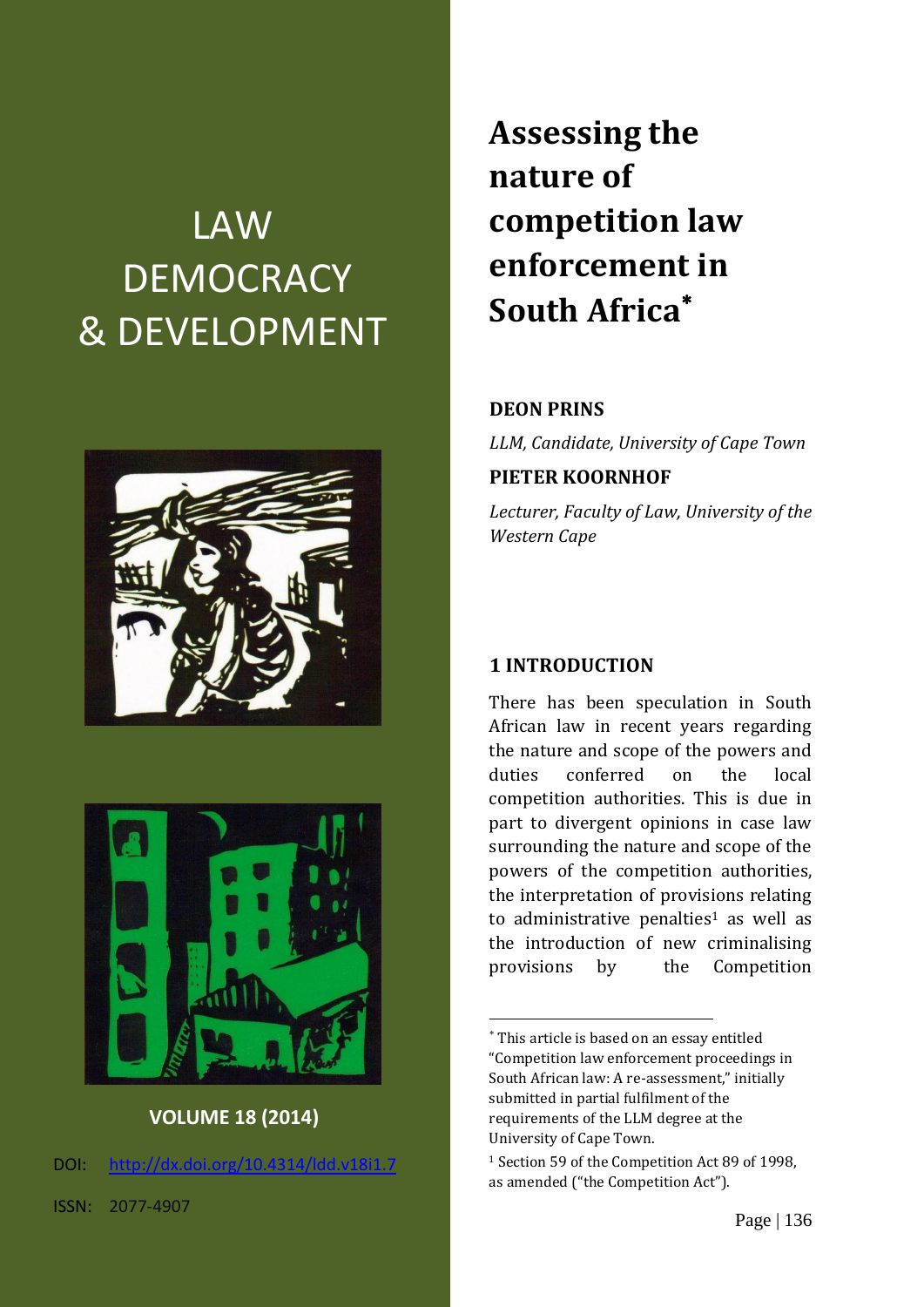Amendment Act 1 of 2009.<sup>2</sup> Given that Chapter 5, Part B of the Competition Act already provides the Competition Tribunal with powers comparable to those of a prosecuting authority when dealing with complaints referred to it, procedural fairness in competition law enforcement proceedings, as well as the nature of remedies demanded and imposed in these proceedings, have become pertinent issues for analysis. Whereas some maintain that the powers and duties of the competition authorities are necessary to abide by the stated objectives of the Act, and that the administrative penalties commonly imposed on contravening firms are purely administrative and a form of equitable relief, others argue that the system is frighteningly similar to criminal procedural systems, and as such should be held to a higher standard and burden of proof at all times. This article attempts to identify and elaborate on the core issues related to the above and seeks to determine what position, if any, should be adopted by our courts and legislature to address them. First, a brief analysis of the historical development of South African competition law will be undertaken, with special emphasis on identifying the intention of the legislature. Thereafter a review of how the relevant provisions (and the legislature's intent) have been interpreted by South African courts is conducted, whereafter the traditional approach to the difference between criminal and civil procedure is examined. In this regard, a comparative analysis will illustrate how the situation has unfolded in foreign jurisdictions, specifically those of Canada, the European Union and the United States. These jurisdictions have been chosen, in particular due to their similarities with South African competition law, as well as the fact that South African courts often refer to them for guidance when developing its competition jurisprudence. Finally, a brief concluding overview shall be provided.

# **2 THE HISTORICAL DEVELOPMENT OF SOUTH AFRICAN COMPETITION LAW**

In a way, competition law in South Africa has an ancient pedigree, dating back to Roman law in the form of the *lex iulia de annona,* as promulgated during the reign of Augustus to impose heavy fines on traders manipulating the price of grain,<sup>3</sup> which was then later expanded through the introduction of Zeno's Constitution.<sup>4</sup> Emperor Charles  $V^5$ promulgated the Perpetual Edict in Brussels, which, amongst other things, imposed criminal sanctions as a means of preventing monopoly.<sup>6</sup> Relating to this period, Sutherland illustrates the prevailing sentiments with reference to the following remarks by Cowen:

<sup>2</sup> Hereinafter referred to as "the Amendment Act." See, for example, the introduction of s 73A as well as the amendments to s 74. It is important to note that these amendments have yet to enter into force.

<sup>3</sup> Lord Wilberforce *et al*, *The law of restrictive trade practices and monopolies* (London: Sweet & Maxwell 1966) at para 106.

<sup>4</sup> Sutherland P & Kemp K, *Competition law of South Africa* (Durban: LexisNexis Looseleaf Service Issue 17 – December 2013) at 2-5.

<sup>5</sup> The Netherlands was part of the Holy Roman Empire at the time.

<sup>6</sup> Section 7 of the Perpetual Edict of 4 October 1540.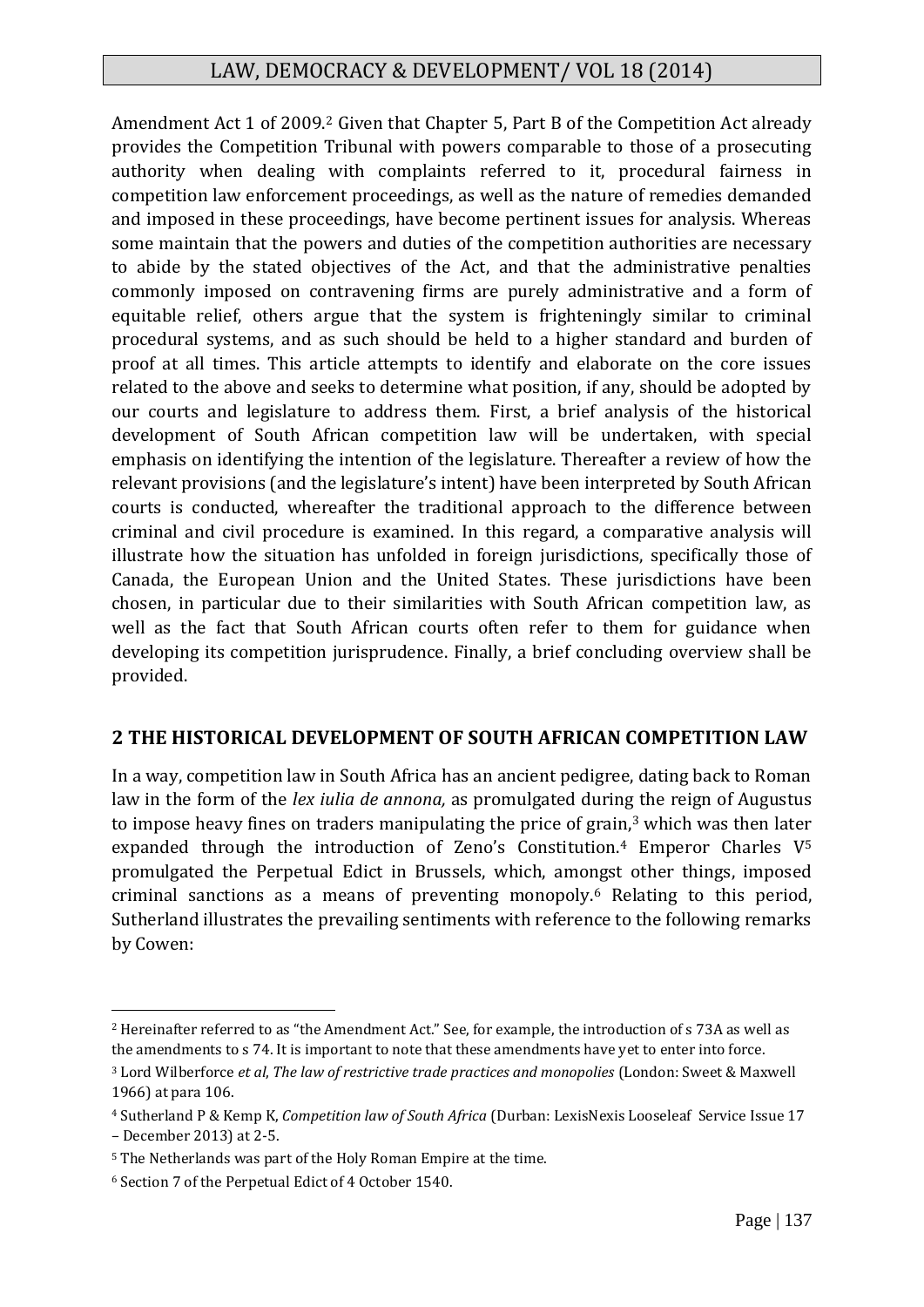The dominant feature of this branch of the Roman-Dutch law is that it clung to the Roman faith in the efficacy of criminal sanctions as a means of preventing monopoly. Indeed, broadly speaking, it might fairly be said that the Roman-Dutch law against monopolies shows basically the same characteristics as does the Roman law which inspired it.<sup>7</sup>

Sutherland reiterates that forestalling or cornering of the market were considered criminal acts in Roman-Dutch law (*crimen fraudatae annonae)*, but that in spite of this the provisions proved to have more bark than bite and the legislation in question failed to achieve its intended outcomes:

The offences often went unpunished, they were not enforced at the end of the 17th century and became a dead letter by the end of the 18th century. Throughout this period the Dutch economy, like all others in Europe, was dominated by officially recognised monopolies in the form of guilds, and later the chartered corporation or trading monopolists such as the Dutch East India Company.<sup>8</sup>

#### **2.1 Early legislative attempts**

During the early 20th century there was no broad legislative framework for South African competition law, with fragmented regulation through various Acts<sup>9</sup> and a subsequent attempt to broaden the scope of the Board of Trade and Industry, notably through the introduction of the Undue Restraint of Trade Act.<sup>10</sup> The tenure of this Act was brief, and subject to severe criticism by the Board itself, which led to the drafting of a report suggesting its repeal and the introduction of proper legislation formulated on the basis of identified principles and objectives.<sup>11</sup>

As a result of the Board of Trade and Industry's report, South Africa's first true general competition law came in the form of the Regulation of Monopolistic Conditions Act.<sup>12</sup> However, this legislation itself was also later criticised as being overly cautious and permissive. Enforcement under this law was seen to be ineffective: over a period of twenty years, only 18 investigations were ordered into alleged monopolies.<sup>13</sup> The first time an anti-competitive practice was formally criminalised in South Africa was in 1969, when resale price maintenance was declared unlawful.<sup>14</sup> Lewis notes that only a few companies were ever fined for persisting in this conduct; however, in one particular case suspended prison sentences were imposed on some of the guilty parties.<sup>15</sup>

<sup>7</sup> Sutherland & Kemp (2013) at 2-6.

<sup>8</sup> Sutherland & Kemp (2013) at 2-6.

<sup>9</sup> Sutherland & Kemp (2013) at 3-26.

<sup>10</sup> Act 59 of 1949.

<sup>11</sup> Sutherland & Kemp (2013) at 3-27.

<sup>12</sup> Act 25 of 1955, as amended.

<sup>13</sup> *Competition law and policy in South Africa: An OECD peer review* (May 2003) at 12.

<sup>14</sup> GN R. 1038, published in GG 2442 of 25 June 1969.

<sup>&</sup>lt;sup>15</sup> Lewis D, *Thieves at the dinner table: Enforcing the Competition Act: A Personal Account, (Johannesburg:* Jacana Media 2012) at 18. The case Lewis refers to is *S v South African Philips (Pty) Ltd And Others* 1977 (1) SA 446 (C). It should be noted that the judgment is brief, and makes no mention of the sentences ultimately imposed.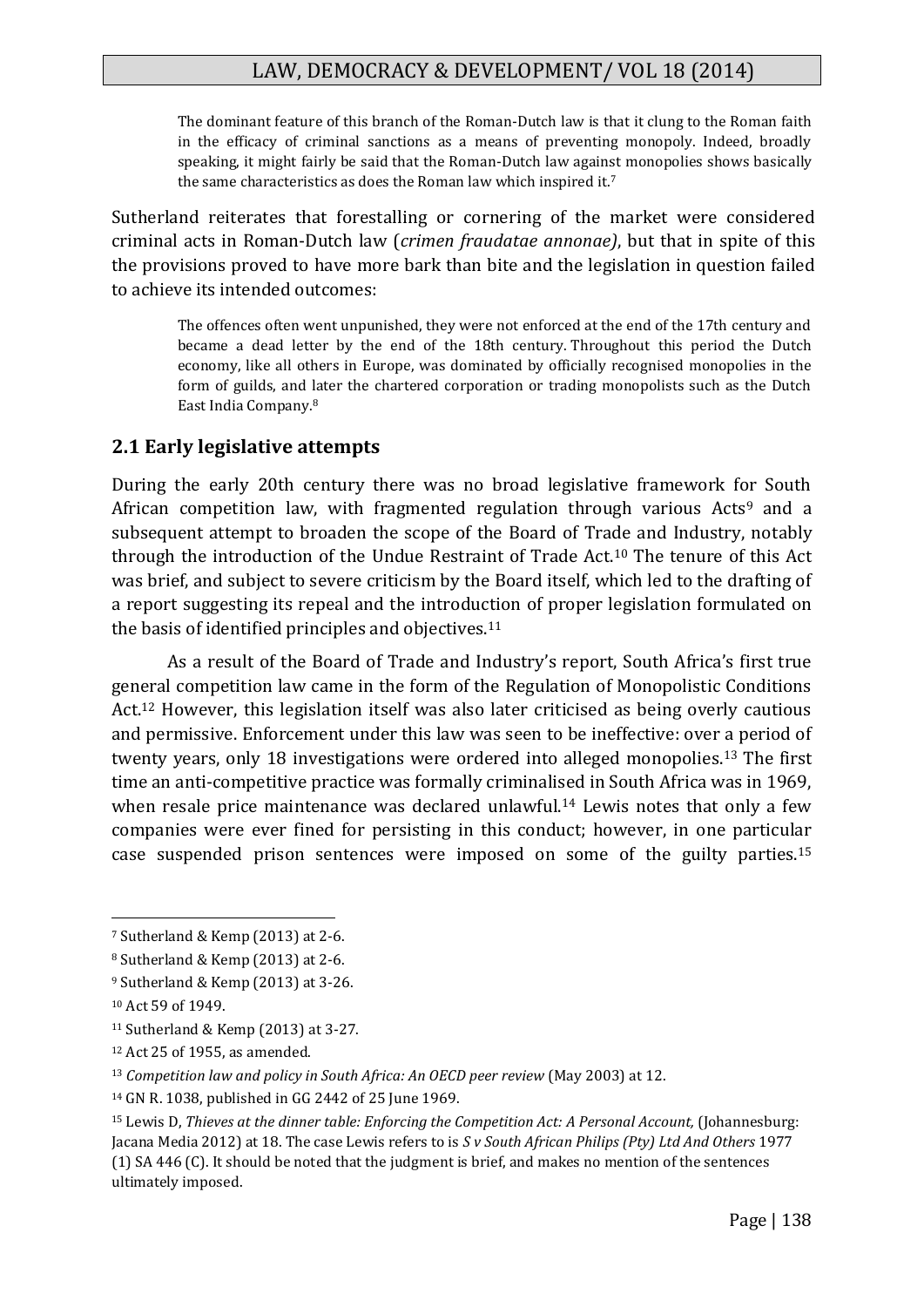Subsequently, a commission of inquiry (Mouton Commission) was appointed to draft a report on the possibility of new legislation.

The *Mouton Commission Report*<sup>16</sup> proposed a new South African competition law regime, which came about in the form of the Maintenance and Promotion of Competition Act.<sup>17</sup> This Act set up a Competition Board, the first truly specialised body to investigate and deal with a variety of restrictive practices.<sup>18</sup> Later, the specific restrictive practices of minimum resale price maintenance, horizontal collusion about price, terms, or market share, and bid rigging were declared per se unlawful in 1986.<sup>19</sup> The Act specifically provided that such violations were to be treated as criminal offences which had to be proven beyond a reasonable doubt, with penalties upon conviction including a fine, imprisonment, or both. However, this mechanism was unsuccessful in addressing anti-competitive conduct due to high rates of more serious crime dominating investigative resources, and a lack of expertise in competition matters on the part of investigating and prosecuting officers.<sup>20</sup> As Lewis notes, there was not a single successful prosecution in terms of the 1979 Act, apart from one negotiated guilty plea by three companies in a furniture removal cartel which resulted in a miniscule fine of only R100.<sup>21</sup>

In proposing new legislation, one of the shortcomings identified by the Department of Trade and Industry in 1997 was that the penalties associated with contravention of prohibited anti-competitive practices remained contentious and problematic. In this regard, the Proposed Guidelines state:

The government's view is that monopolies law should be effected by a competent, professional agency with powers to investigate and respond rapidly and robustly to anti-competitive conduct. The decisions of the tribunal envisaged will be subject to judicial review, **but it is Government's intention to take enforcement of competition law out of the hands of the criminal courts and to avoid the prospect of lengthy, complex and costly litigation.**<sup>22</sup>

Parliament sought to address this by expressly indicating that infringement of competition legislation would not be subject to criminal sanction (except for breaches of confidence, hindering the administration of the proposed Act or failures to attend when summoned and to answer truthfully to the Competition Commission).<sup>23</sup> In this regard, the Competition Bill of 1998 made reference to administrative fines.<sup>24</sup> There was

<sup>16</sup> *Report of the Commission of Inquiry into the Regulation of Monopolistic Conditions Act* (1978)

<sup>17</sup> Act 96 of 1979, as amended.

<sup>&</sup>lt;sup>18</sup> The restrictive practices were mainly set out in s 1 of the Act, and referred to vertical and horizontal restrictive practices, and some general exclusionary conduct by firms.

<sup>19</sup> GN 801, GG 10211 of 2 May 1986.

<sup>20</sup> Department of Trade and Industry, *Proposed Guidelines for Competition Policy: A Framework for Competition, Competitiveness and Development* (27 November 1997) (hereinafter referred to as "the Proposed Guidelines") at 3.4.6.

<sup>21</sup> Lewis (2012) at 18.

<sup>22</sup> At para 8.3.1. Emphasis added.

<sup>&</sup>lt;sup>23</sup> Department of Trade and Industry, Explanatory Memorandum to Competition Bill, 1998, GG 18913 of 22 May 1998 at 63.

<sup>24</sup> Section 62 of the Competition Bill of 1998, GG 18913 of 22 May 1998.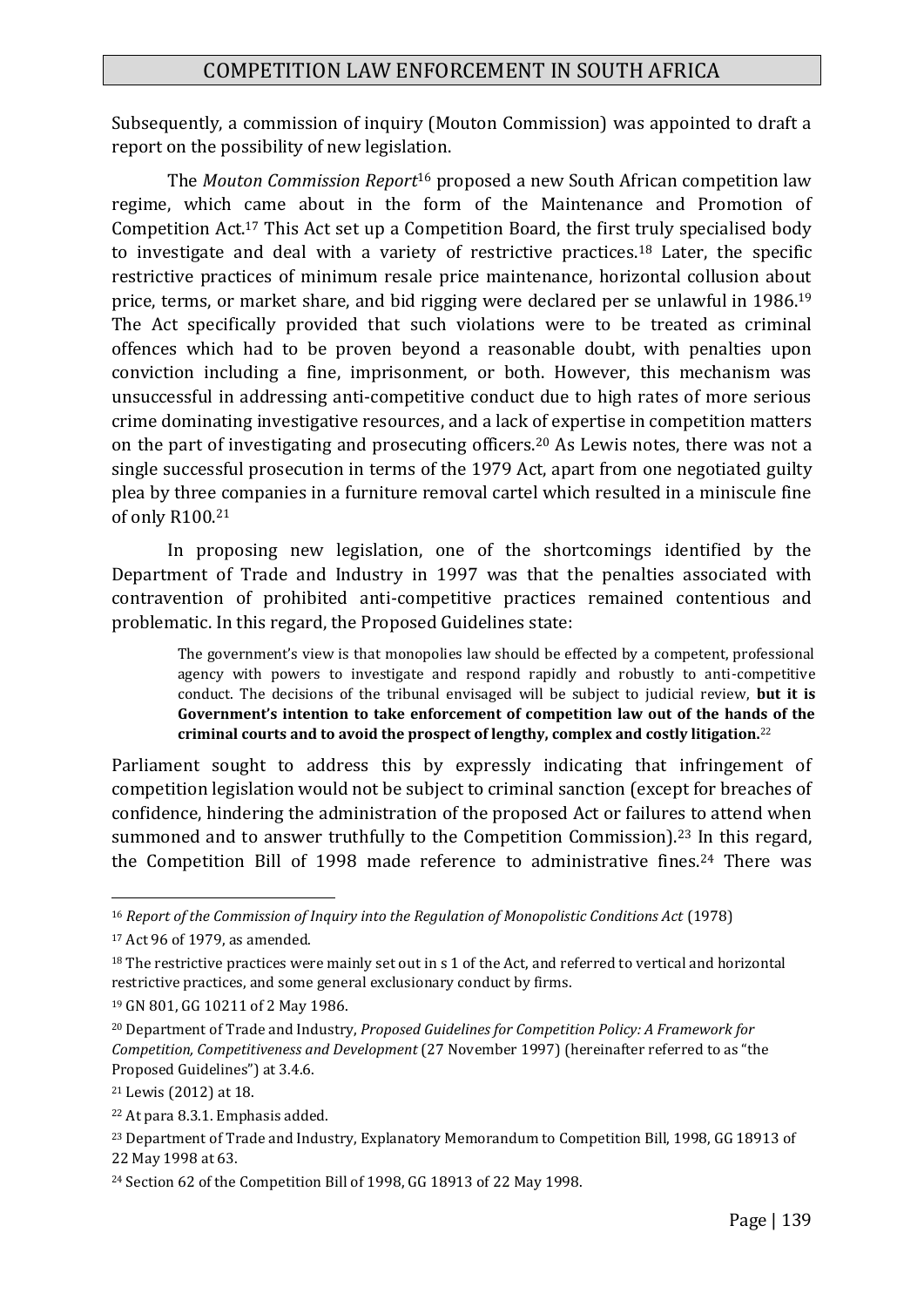therefore a deliberate policy choice to decriminalise anti-competitive practices, since criminal enforcement was deemed to have been ineffective. This conclusion was also drawn in the Competition Tribunal judgment in the case of *Competition Commission v Federal Mogul Aftermarket Southern Africa (Pty) Ltd & others*<sup>25</sup> where it was noted:

There were few if any criminal prosecutions under the repealed 1979 Act. It is not hard to understand why. Competition cases are difficult to conduct not only because they are fact intensive, but also because they involve the application of both law and economics. Neither the Department of Justice nor the SA Police Service have people with any special skills in this area nor would it have been worth their while securing them, since under the old Act the number of cases requiring prosecutions was too insignificant to warrant the investment. …The administrative penalty became a feature of the new Act. What the Act sought to achieve was to improve enforcement by making a specialist agency and adjudicative tribunal solely responsible.<sup>26</sup>

#### **2.2 The Competition Act 89 of 1998**

The Competition Act of 1998 came into effect on 1 September 1999 and prohibited a number of practices, such as, restrictive horizontal practices, restrictive vertical practices, and abuses of a dominant position. In terms of the Act, these prohibited practices were to be investigated by the newly formed Competition Commission,<sup>27</sup> an independent and impartial<sup>28</sup> body which has the responsibility, amongst other things, to investigate and evaluate alleged prohibited practices<sup>29</sup> and refer matters to and appear before the Competition Tribunal, <sup>30</sup> a tribunal of record with jurisdiction throughout the Republic of South Africa.

Currently, section 59 of the Act provides that an administrative penalty may be imposed by the Tribunal, subject to certain conditions, if a firm is found to have been engaged in prohibited practices. Such penalty may be determined and enforced in one of two ways, either unilaterally by the Competition Tribunal or in terms of a consent agreement concluded between the respondent firm in question and the Competition Commission and approved and enforced by the Tribunal in terms of section 58 of the Act. Furthermore, in determining the extent of the penalty, the Tribunal must take into account several factors, namely:

- *(a)* the nature, duration, gravity and extent of the contravention;
- *(b)* any loss or damage suffered as a result of the contravention;
- *(c)* the behaviour of the *respondent*;
- *(d)* the market circumstances in which the contravention took place;
- *(e)* the level of profit derived from the contravention;

1

<sup>29</sup> S 21.

<sup>25</sup> *Competition Commission v Federal Mogul Aftermarket Southern Africa (Pty) Ltd & others*  (08/CR/Mar01).

<sup>26</sup> Para 13.

<sup>27</sup> Established in terms of s 19 of the Act.

 $28 S 20(1)$ .

<sup>30</sup> Established in terms of s 26.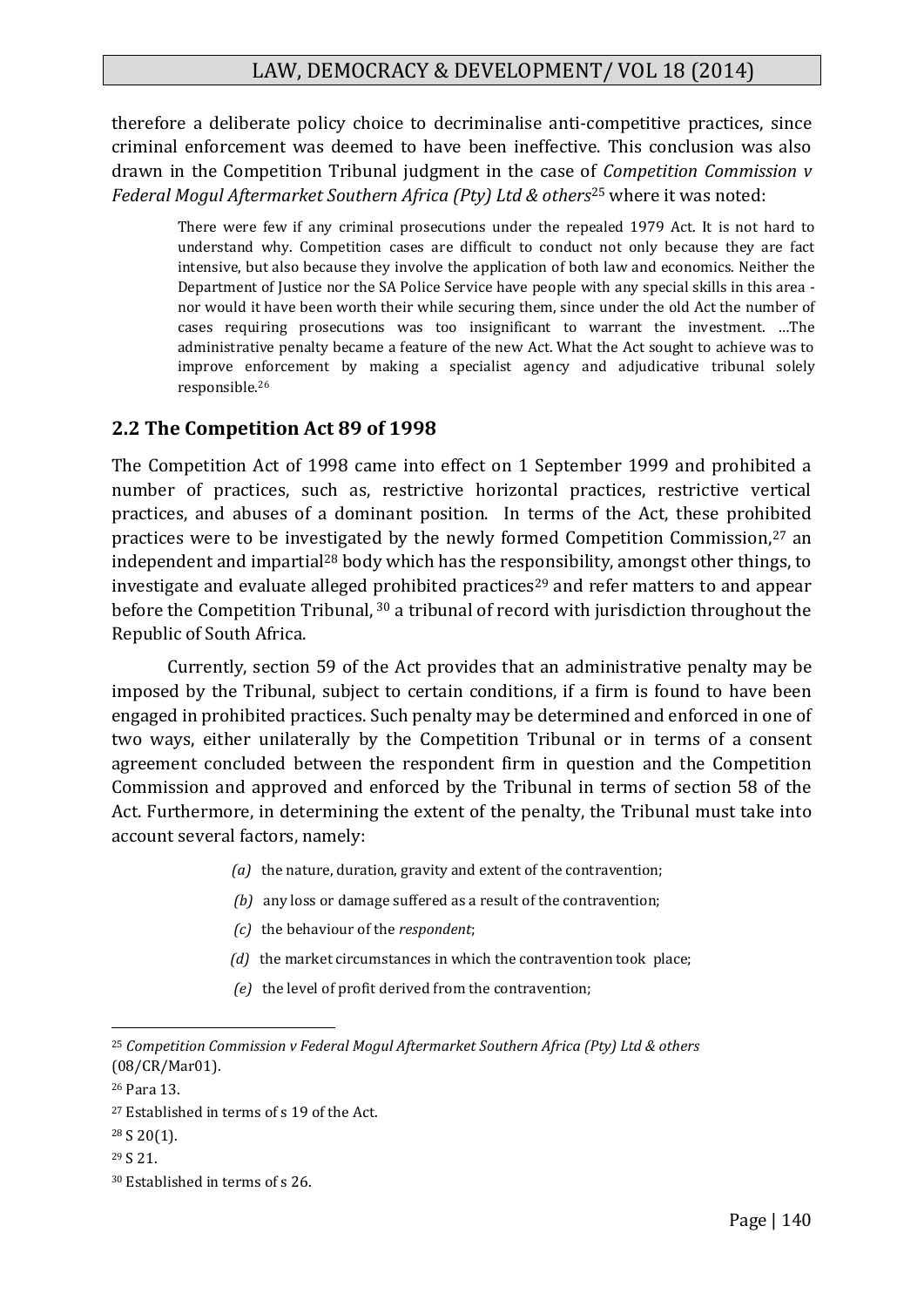*(f)* the degree to which the *respondent* has co-operated with the

Competition Commission and the Competition Tribunal; and

 *(g)* whether the *respondent* has previously been found in contravention of *this Act*. 31

The use of such administrative penalties is in keeping with the practice in a number of other, more established jurisdictions for the purposes of competition law enforcement. Australia provides for "pecuniary penalties,"<sup>32</sup> Canada for "administrative monetary penalties,"<sup>33</sup> the United Kingdom refers to "penalties"<sup>34</sup> and both the European Union<sup>35</sup> and the United States<sup>36</sup> use the term "fines." It should be noted that the Competition Act also has other remedies of which the Competition Tribunal may avail itself if a firm is determined to have engaged in prohibited practices, such as, prohibitory and mandatory interdicts<sup>37</sup> and compulsory divestiture.<sup>38</sup>

Interpretation of the Act should be in a manner that is consistent with the Constitution<sup>39</sup> and that gives effect to the Competition Act's stated purposes while also complying with South Africa's international law obligations.<sup>40</sup> Appropriate foreign and international law may also be considered when interpreting or applying the Act.<sup>41</sup> The stated purposes of the Act can be found in section 2, and are as follows:

(a) to promote the efficiency, adaptability and development of the

economy;

- (b) to provide consumers with competitive prices and product choices;
- (c) to promote employment and advance the social and economic welfare of South Africans;
- (d) to expand opportunities for South African participation in world markets and recognise the role of foreign competition in the Republic;
- (e) to ensure that small and medium-sized enterprises have an equitable opportunity to participate in the economy; and
- (f) to promote a greater spread of ownership, in particular to increase the ownership stakes of historically disadvantaged persons.

<sup>36</sup> The Sherman Act, 15 USC §§ 1 and 2.

<sup>38</sup> S 60.

1

<sup>40</sup> S 1(2).

<sup>41</sup> S 1(3).

<sup>31</sup> S 59(3). Note that the term "respondent" is used, and is italicised as such in the wording of the Act itself. <sup>32</sup> S 76, Part IV, Competition and Consumer Act 2010.

<sup>33</sup> Ss 74.1 and 79 of the Competition Act, RSC, 1985, C-34.

<sup>34</sup> S 36 of the Competition Act 1998.

<sup>35</sup> Article 103 of the Treaty on the Functioning of the European Union (hereinafter referred to as "the TFEU").

 $37$  Ss 58(1)(a)(i), (ii) and (v).

<sup>39</sup> The Constitution of the Republic of South Africa, 1996.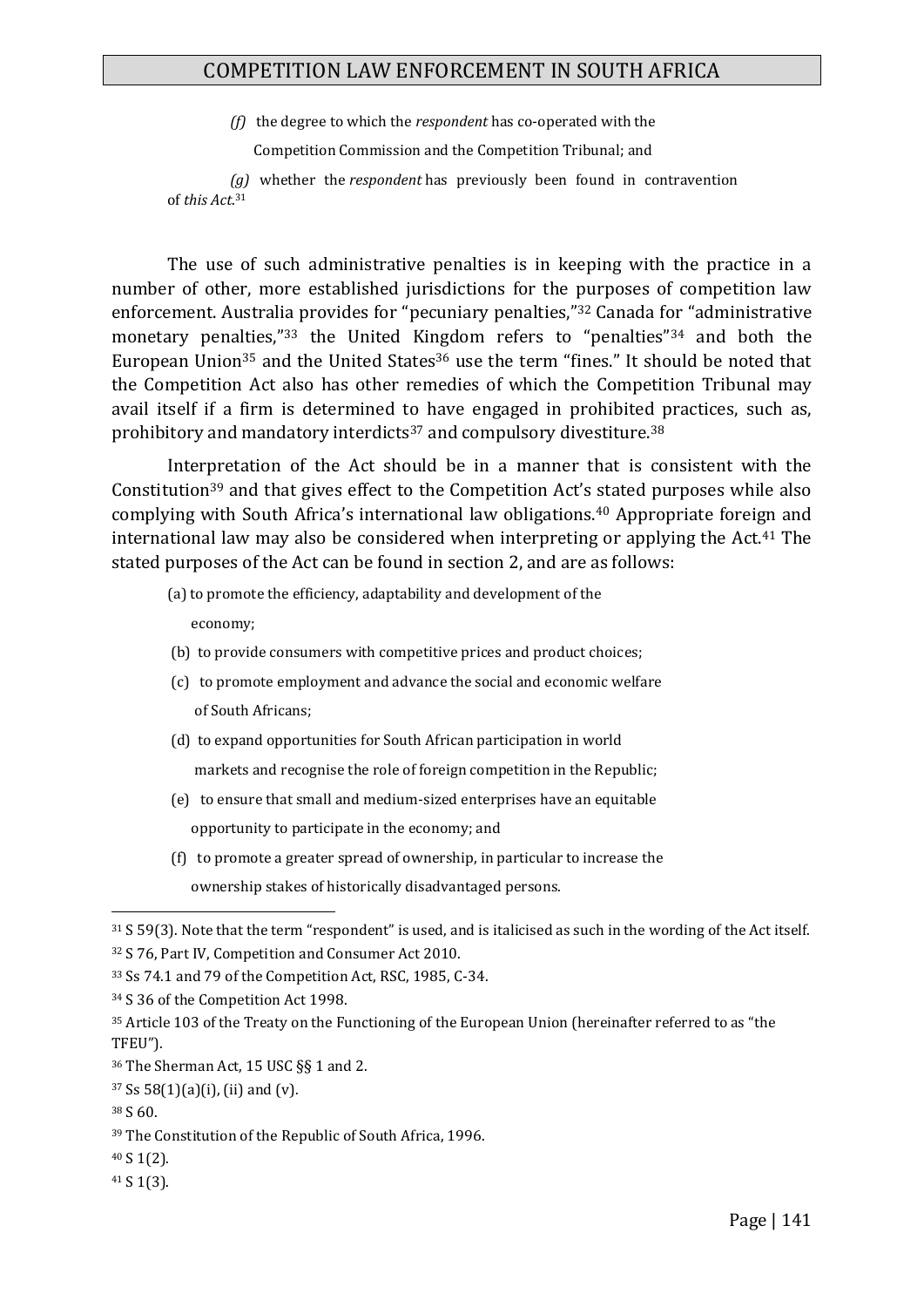It is submitted that the nature of the legislation is distinctly socio-economic. As such, the remedies at the disposal of the competition authorities should be viewed in the same light, and accordingly be seen to be used to provide equitable relief rather than to punish transgressors of the Act.

In terms of procedure, the Act provides that the Competition Tribunal must conduct its hearings in public in a speedy manner and in accordance with the principles of natural justice, and may conduct its hearings informally or in an inquisitorial manner.<sup>42</sup> The Tribunal may, subject to its own rules of procedure, determine any matter of procedure at a hearing with due regard to the circumstances of that case and the principles of natural justice, and may condone any technical irregularities arising in any of its proceedings.<sup>43</sup> The standard of proof for proceedings under the Act, other than proceedings in terms of section 49C<sup>44</sup> or criminal proceedings, is on a balance of probabilities,<sup>45</sup> and written reasons for its decisions must be publicly issued.<sup>46</sup> To ensure further procedural fairness, the Act provides for judicial review of the Tribunal's decisions by the Competition Appeal Court<sup>47</sup> which has the power to review any decision of the Tribunal or consider appeals arising from the Tribunal.<sup>48</sup>

Chapter 7 of the Act specifically provides for separate criminal offences.<sup>49</sup> Conviction is punishable by a fine, imprisonment, or both,<sup>50</sup> which a Magistrate's Court has the jurisdiction to impose.<sup>51</sup> In this regard, explicit reference to *criminal proceedings* is made,<sup>52</sup> and provisions containing statutory presumptions or so-called "reverse onus" clauses, which are not uncommon in South African criminal procedure law, can also be found.<sup>53</sup> Seemingly, the Competition Tribunal does not therefore have jurisdiction over criminal offences under the Act.

1

<sup>48</sup> S 37(1).

<sup>52</sup> S 77.

<sup>42</sup> S 52(2).

<sup>43</sup> S 55.

<sup>44</sup> Applications for interim relief, where the standard of proof is the same as that of proof in a High Court on a common law application for an interim interdict in terms of s 49C(3).

<sup>45</sup> S 68.

<sup>46</sup> Ss 52(4) and (5).

<sup>47</sup> Established in terms of s 36.

<sup>49</sup> These reflect the offences mentioned in the Explanatory Memorandum, including breach of confidence (s 69), hindering the administration of the Act (s 70), failure to attend when summoned (s 71), failure to answer fully or truthfully (s 72), and failure to comply with the Act (s 73).

<sup>50</sup> S 74.

<sup>51</sup> S 75. The Competition Tribunal therefore does not have jurisdiction over criminal offences under the Act.

<sup>53</sup> Ss 77(1)(a) and (b), and s 77(2). Examples of "reverse onus" provisions in the Criminal Procedure Act 51 of 1977 include s 237(2) (presumption of a prior lawful and binding marriage upon production of a certified copy of an extract from a marriage register on a charge of bigamy) and s 245 (presumption that if it is proved that an accused has made a false representation, such accused shall be deemed, unless the contrary is proved, to have made such representation knowing it to be false).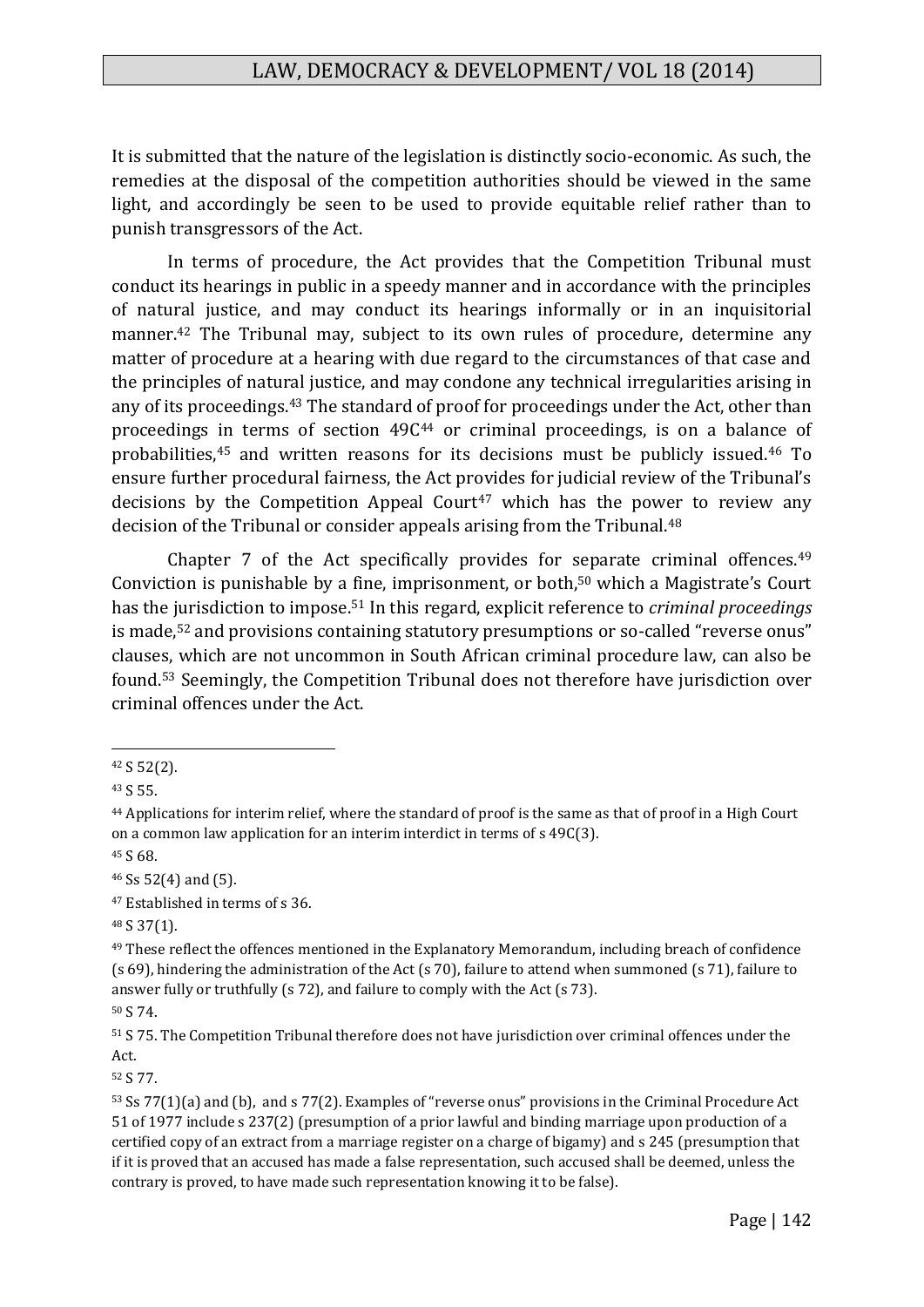It would appear that the legislator's intent behind the framing of the Act was apparent. Experience had shown that criminal enforcement of competition law had been ineffective. It was therefore decided to overhaul competition law enforcement entirely. The Commission, an independent and impartial body with specialist knowledge in the field of competition, would play the role of investigator and prosecutor (for lack of a better term). The Tribunal, independent of the Commission, would be a specialist adjudicative body with the power to impose certain remedies and penalties if prohibited practices were established. It was hoped that more informal proceedings of an inquisitorial nature would aid the efficient administration of the Act. The proceedings of both the Commission and the Tribunal would be *sui generis*, with aspects related to both civil proceedings and criminal proceedings although seemingly weighted towards the former. Notably, criminal proceedings under the Act are dealt with in a separate chapter, and attempts are made to separate such proceedings from the jurisdiction of both the Competition Commission and Tribunal, notwithstanding the fact that certified orders made by the Tribunal or Competition Appeal Court may still have an indirect effect on criminal proceeding in a Magistrate's Court.<sup>54</sup>

#### **3 THE NATURE AND POWERS OF THE COMPETITION AUTHORITIES TESTED IN THE COURTS**

In the wake of the Act coming into operation in the latter part of 1999 and with the Commission starting its first complaint referrals to the Tribunal, there were immediate legal challenges to the Commission and Tribunal's powers and the nature of competition law enforcement in general. The debate can be split into two broad points of contention, namely, the nature of the penalties imposed by competition authorities in terms of section 59 of the Act, and the scope and nature of the Commission's powers when it comes to investigation and engaging in proceedings itself. Accordingly, we will deal with these broad categories separately.

#### **3.1 The nature of penalties under section 59 of the Act**

In *Federal Mogul Aftermarket Southern Africa (Pty) Limited v The Competition Commission & another,*<sup>55</sup> the Competition Appeal Court had to decide whether the administrative penalties provided for in section 59 of the Act were a form of criminal punishment or not*.* The case itself dealt with the prohibited practice of minimum resale price maintenance,<sup>56</sup> and the appeal is pertinent to the discussion at hand due to a constitutional challenge to the validity of section 59 on the grounds that administrative

<sup>54</sup> Section 77(1)(c) provides that "an order certified by the Chairperson of the Competition Tribunal or the Judge President of the Competition Appeal Court, is conclusive proof of the contents of the order of the Competition Tribunal or the Competition Appeal Court, as the case may be."

<sup>55</sup> [2005] 1 CPLR 50.

<sup>56</sup> Minimum resale price maintenance refers to instances where a supplier of products compels or coerces his distributors to ensure that they do not re-sell products below a set price or particular price level. This is, in essence, tantamount to an indirect form of price fixing between the various distributors of the same brand of products.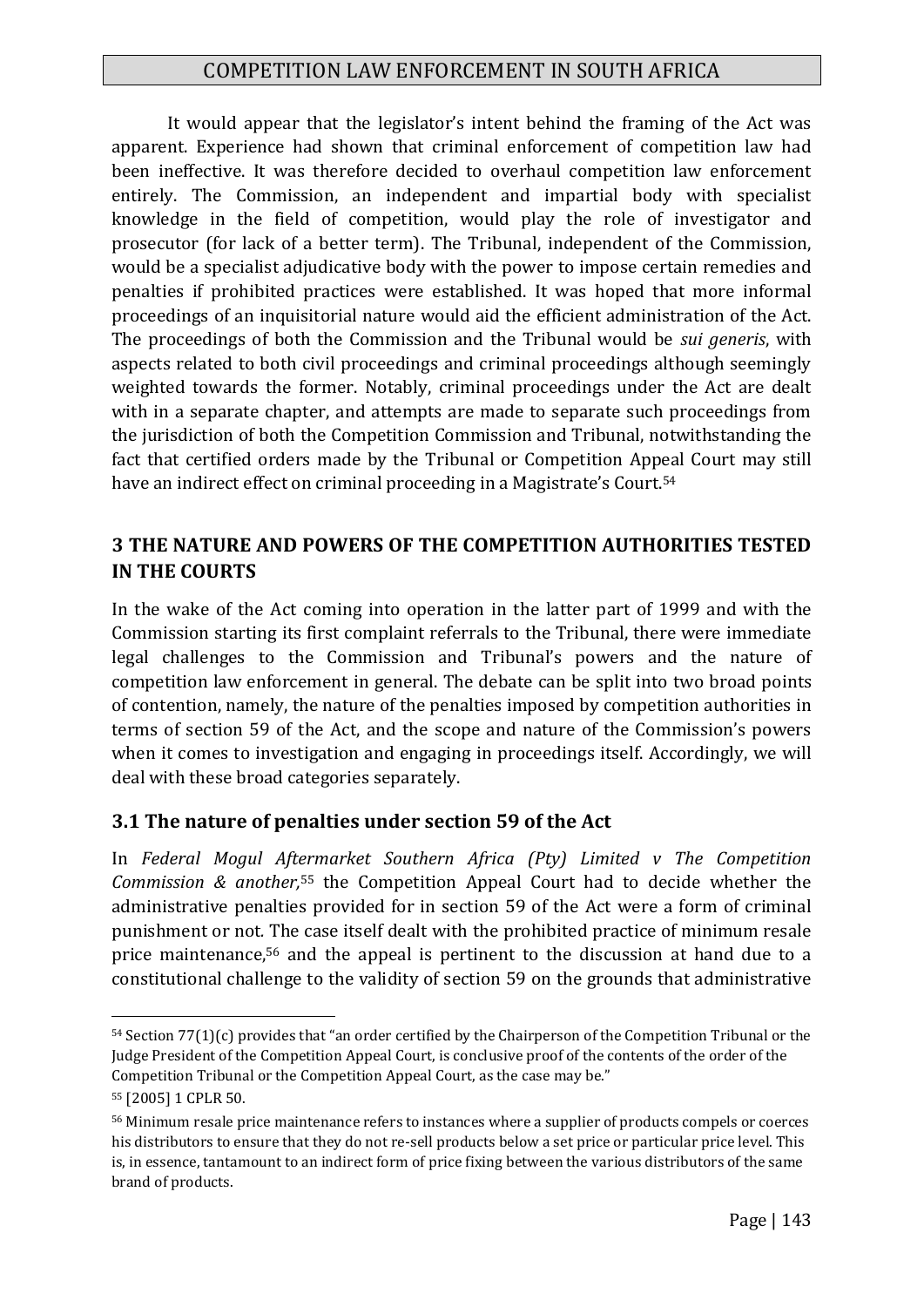penalties constituted a type of punishment that requires the responding party to be afforded the constitutional guarantees afforded to an accused by section 35(3) of the Constitution. Davis JP and Jali JA held that the provisions of the Act clearly draw a distinction "between those provisions, which are followed by a criminal sanction, and those, which are followed by an administrative penalty."<sup>57</sup> The Court further held that the purpose and context of section 59 proceedings clearly point to them being proceedings of a civil nature "as the purpose is not to punish criminals by imprisonment… and the context is corrective and non-criminal in nature."<sup>58</sup> Furthermore, the decision confirmed that the Tribunal is not "an ordinary court" within the meaning of section 35(3) of the Constitution, but "an independent and impartial tribunal" for the purposes of section 33 (Just administrative action) and section 34 (Access to the courts) of the Constitution.<sup>59</sup> It is also worth noting that the administrative penalty that was imposed on the respondent in this case amounted to R3 million, six times greater than the maximum criminal fine that may be imposed upon conviction of contempt of the Tribunal or the Competition Appeal Court, but far lower than the maximum potential administrative fine that could have been levied. It is submitted that this indicates that the authorities are not attempting to use the fines in a punitive manner, but rather as a form of equitable relief, in accordance with the provisions of section 59(3).

Subsequent to the *Federal Mogul* decision, it would appear that the legislature's intentions and the interpretations of the Act by the Commission, Tribunal and the Competition Appeal Court were consistent. Some uncertainty has, however, been caused by a *dictum* of Harms DP in a recent Supreme Court of Appeal judgment in *Woodlands Dairy (Pty) Ltd & another v Competition Commission*<sup>60</sup> in which he states "[t]he so-called 'administrative penalties' (more appropriately referred to as 'fines' in s 59(2)) bear a close resemblance to criminal penalties."<sup>61</sup>

It is of vital importance to clarify this situation since criminal offences require a higher burden of proof. Indeed, criminal procedure differs significantly from civil procedure in that it entails significant procedural barriers to imposing sanctions.

The equating of the penalties in section 59 to criminal fines led to more hard-line approaches and interpretation relating to competition law enforcement being adopted at times. In *Southern Pipeline Contractors & another v Competition Commission*<sup>62</sup> it was subsequently pointed out by the Competition Appeal Court that the approach adopted by the Supreme Court in *Woodlands* compels the conclusion that the administrative penalties should be "proportional in severity to the degree of blameworthiness of the offending party, the nature of the offence and its effect on the South African economy in

<sup>57</sup> At 85.

<sup>58</sup> At 87.

<sup>59</sup> At 90.

<sup>60</sup> 2010 (6) SA 108 (SCA)

<sup>61</sup> 2010 (6) SA 108 (SCA) at para 10.

<sup>62</sup> *Southern Pipeline Contractors & another v Competition Commission* (105/CAC/Dec10, 106/CAC/Dec10) [2011] ZACAC 6.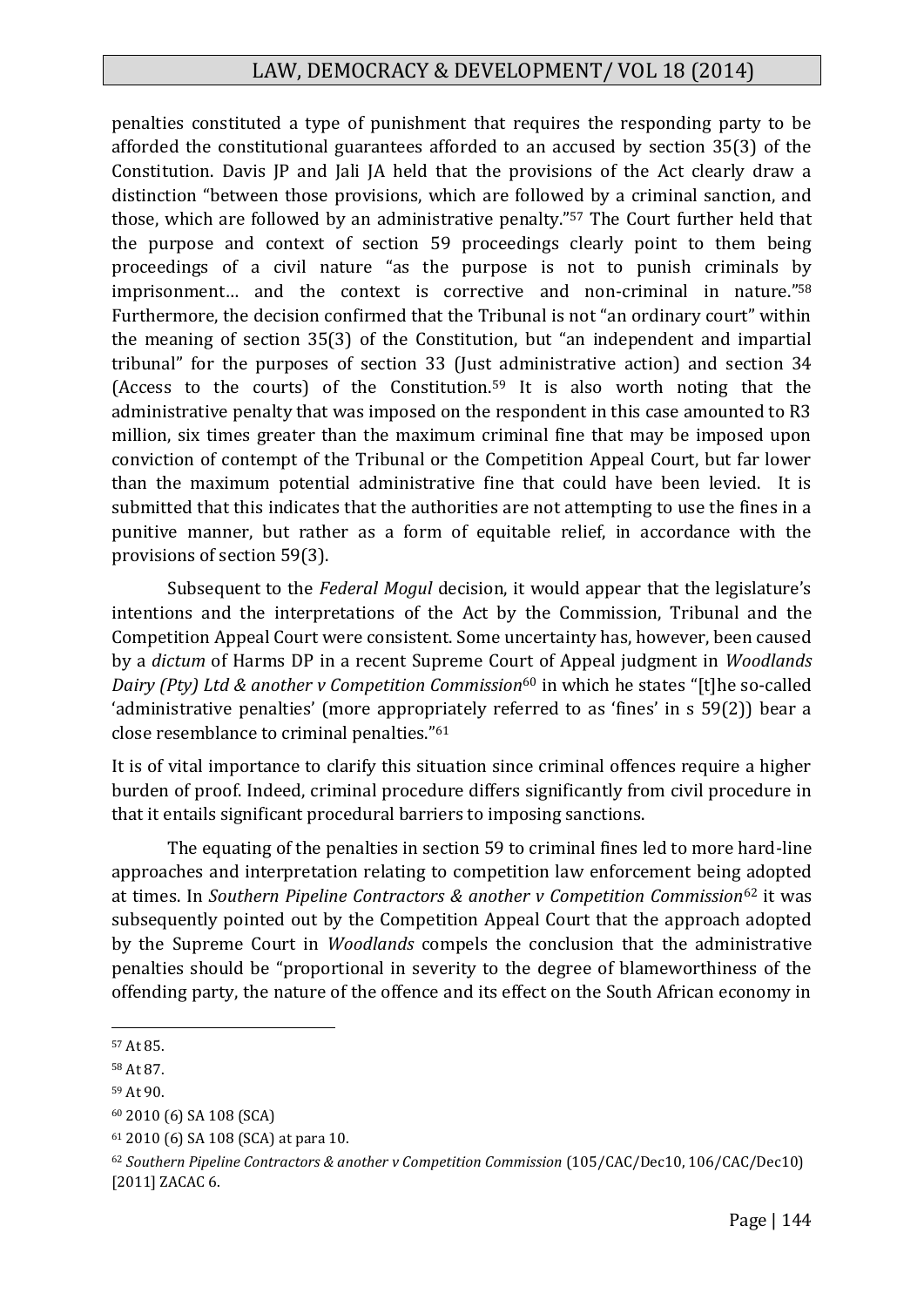general and consumers in particular." <sup>63</sup> Whether this interpretation and application are correct and desirable shall be analysed below in light of foreign jurisprudence below.

# **3. 2 The nature and scope of the powers of the Commission**

In the *Norvatis*<sup>64</sup> case, a complaint against a number of pharmaceutical manufacturers referred to the Tribunal was contested, among other things, on the ground that the referral by the Commission violated those firms' right to natural justice (and more specifically the principle of *audi alteram partem*) and constituted procedurally unfair administrative action. The Tribunal confirmed that the Commission's powers are of a preliminary and investigative nature whereas the Tribunal is specifically empowered by the Act to adjudicate on prohibited practices and determine whether a prohibited practice has actually occurred. Only once a complaint has been referred to the Tribunal are the respondents afforded full administrative justice rights, such as, requesting information prior to the hearing as well as having their case heard.<sup>65</sup> The decision indicated that at the investigation stage respondents are only entitled to the "gist" or substance of the case against them, with reference to the Supreme Court of Appeal judgment in *Chairman: Board on Tariffs and Trade & others v Brenco Incorporated & others*<sup>66</sup> which held that the Board on Tariffs and Trade performed both an investigative and determinative function at various times.This view was confirmed by the Supreme Court of Appeal in *Simelane NNO & others v Seven Eleven Corporation (SA) (Pty) Limited & Another*. <sup>67</sup> Shortly thereafter in *Sappi Fine Paper (Pty) Ltd v Competition Commissioner & another*68 the Competition Appeal Court found that the Commission is only empowered to investigate a complaint alleging contraventions of specific provisions of the Act, and does not have a power to investigate conduct generally considered to be anti-competitive.<sup>69</sup>

The SCA in *Woodlands* likened the initiation of a complaint of anti-competitive behaviour to a summons in that it must survive the tests of legality and intelligibility.<sup>70</sup> As such, the Commission must at the very least be in possession of information concerning a specific alleged practice which, objectively viewed, gives rise to a reasonable suspicion of the existence of a specific prohibited practice.<sup>71</sup> In the *Netstar*<sup>72</sup> case this was later held not to mean that the initial complaint requires the level of precision demanded in pleadings, but that it must be "expressed with sufficient clarity

<sup>63</sup> At para 9.

<sup>&</sup>lt;sup>64</sup> Norvatis SA (Pty) Ltd & others v The Competition Commission and Others (22/CRB/Jun01).

<sup>65</sup> At paras 42-47.

<sup>66</sup> 2001 (4) SA 511 (SCA).

<sup>67</sup> 2003 (3) SA 64 (SCA) at para 14.

<sup>68</sup> [2003] 2 CPLR 272 (CAC).

<sup>69</sup> At para 35.

<sup>70</sup> 2010 (6) SA 108 (SCA) at para 95.

<sup>71</sup> At para 36.

<sup>72</sup> *Netstar (Pty) Ltd & others v Competition Commission & another* (97/CAC/May10, 98/CAC/May10, 99/CAC/May10) [2011] ZACAC 1.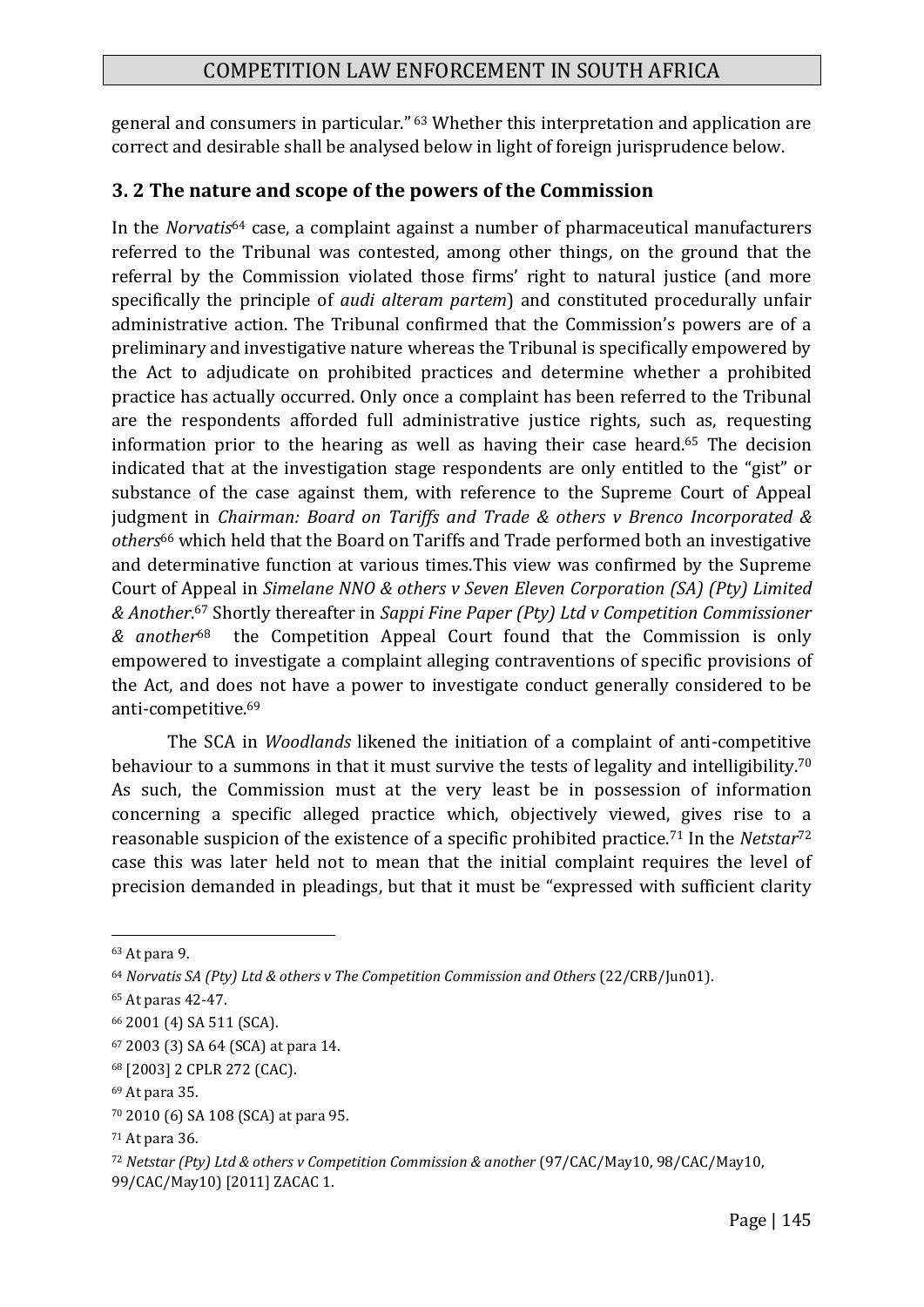for the party against whom that allegation is made to know what the charge is and be able to prepare to meet and rebut it."<sup>73</sup>

In *Loungefoam (Pty) Ltd & others v Competition Commission & others*<sup>74</sup> the criminal law analogy went even further when the Competition Appeal Court explicitly compared an investigation by the Commission to a police, or criminal, investigation.<sup>75</sup> In this regard, Part B of the Act provides the Commission with a number of powers that are couched in the language of criminal procedure, such as the authority to enter and search under warrant<sup>76</sup> or without warrant<sup>77</sup>. The only procedure under South African civil law that comes anywhere close to the consequences of these entry and search powers is the Anton Piller order, the purpose of which is to secure the preservation of evidence in proceedings already instituted, or to be instituted, by the applicant. The Appellate Division set out the essential requirements for such an order to be granted in a decision in 1995,<sup>78</sup> and it has been described as having "draconian and extremely invasive consequences" and as being "an example of the outer-extreme of judicial power" in a recent authoritative decision on the procedure.<sup>79</sup>

It is submitted that the Commission's powers of search and entry under the Act differ in two material respects from Anton Piller orders. Firstly, Anton Piller orders are always subject to judicial oversight being exercised prior to the entry and search taking place, which is not the case with searches without warrant under section 47 of the Act, which require belief on reasonable grounds that a warrant would be issued under section 46 if applied for, and that the delay ensuing from first obtaining a warrant would defeat the object or purpose of the entry and search. Secondly, Anton Piller orders require the applicant to have knowledge of specific documents in the possession of the respondent, whereas sections 46 and 47 searches do not require such knowledge, but rather a belief on reasonable grounds that a prohibited practice has taken place, is taking place or is likely to take place, or that anything connected with an investigation in terms of the Act is in the possession, or under the control, of a person who is on or in those premises. In fact, the wording of section 47(2) of the Act is almost identical to the

<sup>73</sup> At para 27.

<sup>74</sup> *Loungefoam (Pty) Ltd & others v Competition Commission & others* (102/CAC/Jun10) [2011] ZACAC) 4. <sup>75</sup>At paras 44 and 45.

<sup>76</sup> S 46.

<sup>77</sup> S 47.

<sup>78</sup> In *Shoba v Officer Commanding, Temporary Police Camp, Wagendrift Dam, Maphanga v Officer Commanding, SA Police Murder & Robbery Unit, Pietermaritzburg* 1995 (4) SA 1 (A), Corbett CJ stated the requirements for the granting of an *Anton Piller* order (at 15): "…what an applicant for such an order, obtained in camera and without notice to the respondent, must *prima facie* establish, is the following: (1) That he, the applicant, has a cause of action against the respondent which he intends to pursue; (2) that the respondent has in his possession specific (and specified) documents or things which constitute vital evidence in substantiation of applicant's cause of action (but in respect of which applicant cannot claim a real or personal right); and (3) that there is a real and well-founded apprehension that this evidence may be hidden or destroyed or in some manner be spirited away be the time the case comes to trial or to the stage of discovery."

<sup>79</sup> *Mathias International Limited & another v Baillache & others* [2010] ZAWCHC 68 at para 11.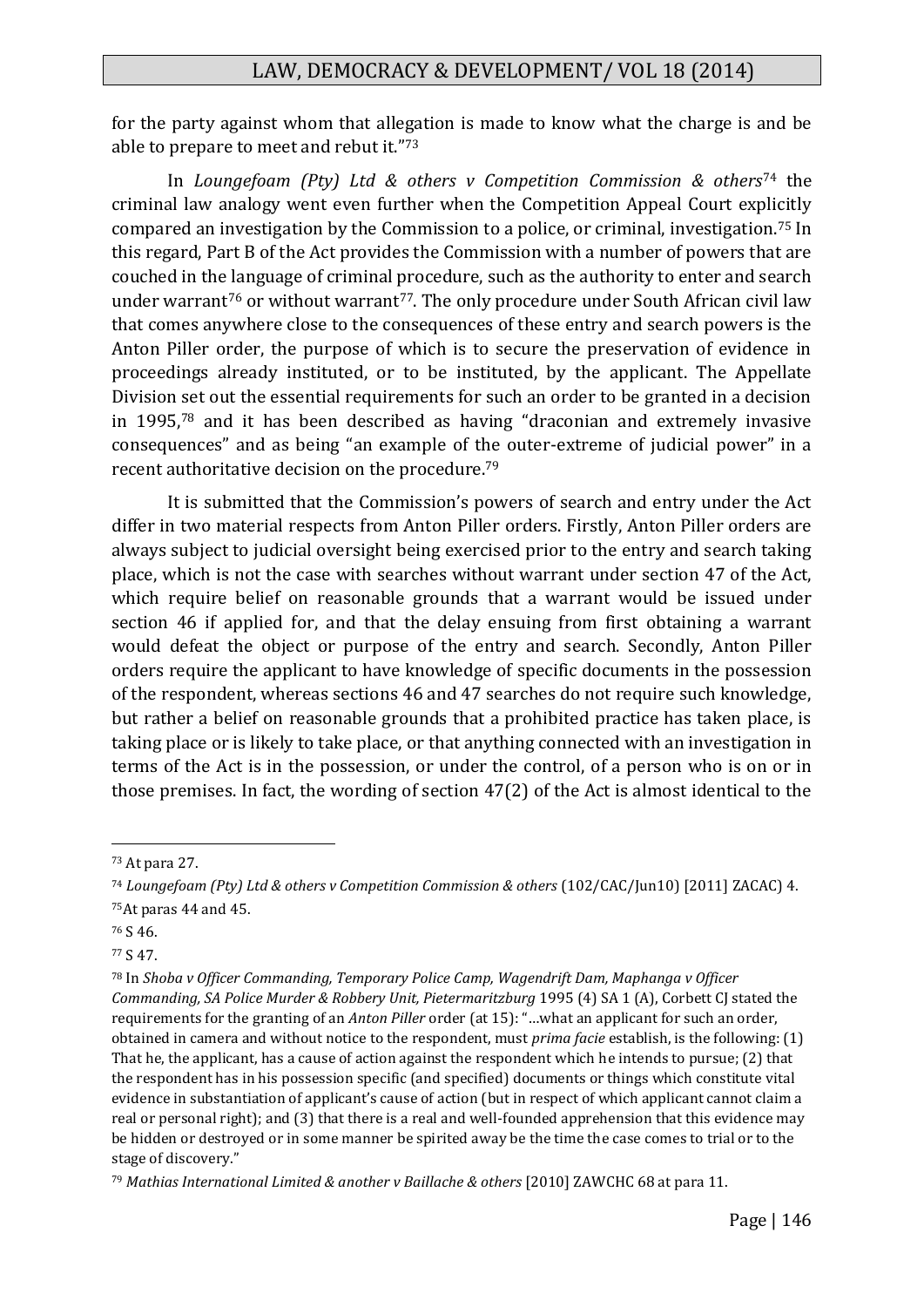wording of section 22(b) of the Criminal Procedure Act.<sup>80</sup> Accordingly, it is clear that the Commission's investigative powers, especially the power to enter and search premises without a warrant, bear the strongest resemblance to criminal procedures under South African law.

In the *Senwes*<sup>81</sup> case, the question was raised as to whether the Competition Tribunal was correct in allowing the finding of a particular contravention of the  $Act^{82}$ which although related was never part of the original content and wording of the complaint referral against the respondent firm. The Competition Appeal Court held that the purpose of the Act is to ensure that the Tribunal "would not be constrained by the law relating to pleadings in the same way as would a civil court during a trial", <sup>83</sup> as well as not "inflexibly constrained by an adversarial model of adjudication." <sup>84</sup> On further appeal, the Supreme Court of Appeal continued the criminal analogy used in *Woodlands* by referring to the conduct complained of in the referral as "the charge" and to the conduct which the Tribunal found to be objectionable as "the conviction."<sup>85</sup> Brand JA held that there was a difference between the charge and the conviction in the Tribunal's decision, and that the Tribunal had gone beyond the terms of the referral and its own authority. The Tribunal, it was confirmed, is a creature of statute and has no inherent powers, and in accordance with the constitutional principle of legality, has to act within the powers conferred upon it by its enabling statute.<sup>86</sup> As such, the Tribunal must confine a hearing to matters set out in the referral to it by the Commission, and the referral "constitutes the boundaries beyond which the Tribunal may not legitimately travel."<sup>87</sup>

On a final appeal, the Constitutional Court differed from the Supreme Court of Appeal's view. Jafta J in delivering the main judgment held the following:

[Section 52] gives the Tribunal freedom to adopt any form it considers proper for a particular hearing, which may be formal or informal. Most importantly, it also authorises the Tribunal to adopt an inquisitorial approach to a hearing. Confining a hearing to matters raised in a referral would undermine an inquisitorial enquiry.<sup>88</sup>

Of interest is the judgment of Froneman J (Cameron J concurring), who noted the following:

In my respectful view the Supreme Court of Appeal erred in its approach to determining the ambit of the referral, by failing to have regard to the relevant provisions of the Act. The Act does not use the language of "charge" and "conviction" at all. Even if they were used merely for the sake of brevity, the metaphor or analogy that they carry is inapposite to the Tribunal's powers in conducting a hearing. They are suggestive of an approach that the Tribunal's powers to determine

<sup>80</sup> Act 51 of 1977.

<sup>81</sup>*Senwes Ltd v Competition Commission* (87/CAC/Feb09) [2010] ZACAC 6.

 $82$  A so-called "margin squeeze" in terms of s 8(c).

<sup>83</sup> At para 39.

<sup>84</sup> At para 40.

<sup>85</sup> *Senwes Ltd v Competition Commission* [2011] 1 CPLR 1 (SCA) at para 38.

<sup>86</sup> At para 51.

<sup>87</sup> At para 52.

<sup>88</sup> *Competition Commission v Senwes Ltd* [2012] ZACC 6 at para 50.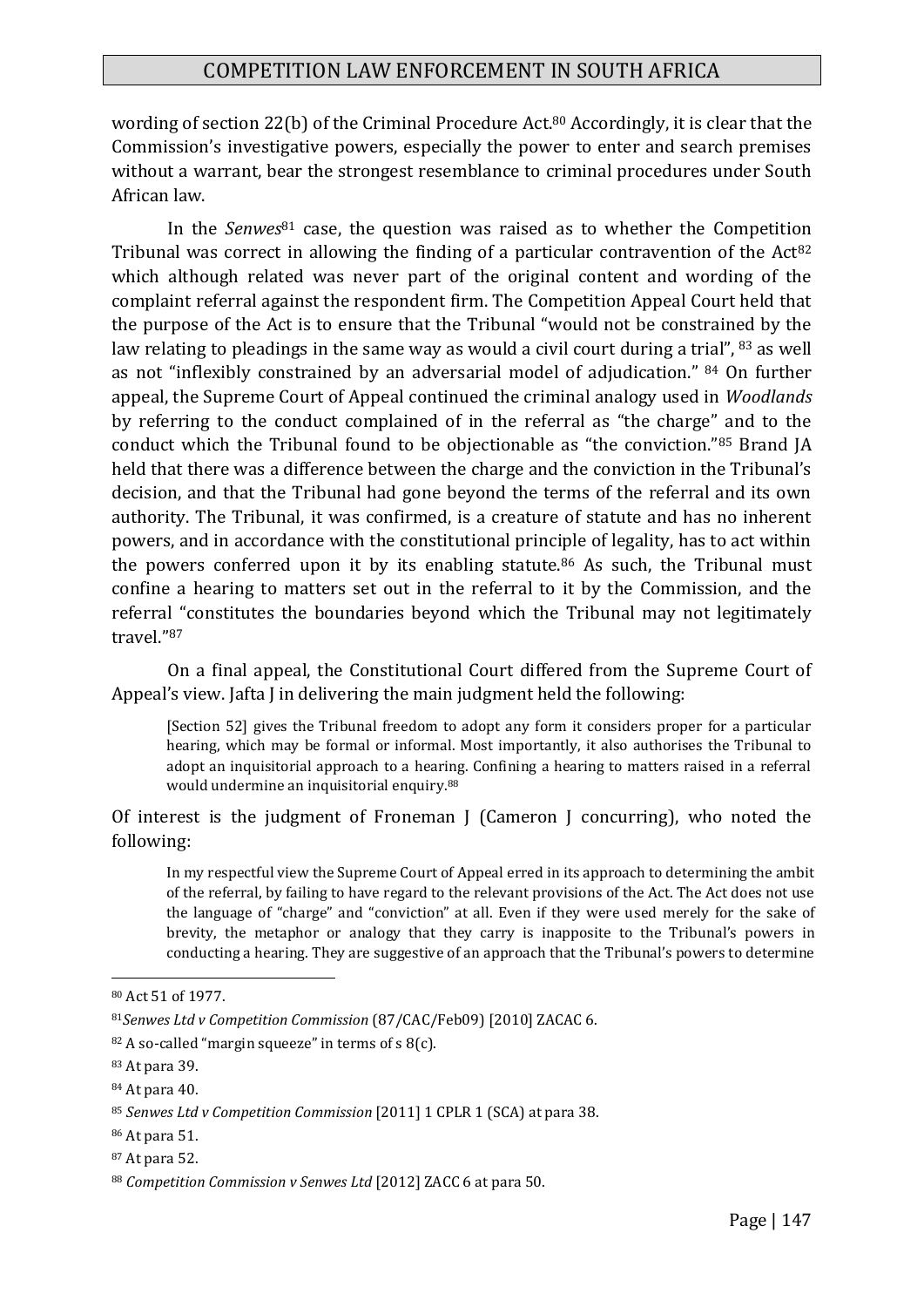the terms of a referral must be narrow and restricted. The provisions of the Act do not justify that kind of restrictive approach.<sup>89</sup>

Froneman J suggested that a restrictive approach may be more appropriate to the investigative powers of the Commission, but not the adjudicative powers of the Tribunal.<sup>90</sup> Whereas the main judgment found that the Tribunal's failure to rule on Senwes's objections to the ambit of the referral had not resulted in prejudice or unfairness to Senwes, it opined that the failure by the Tribunal to make a ruling on the ambit at the start of the proceedings – or as soon as it became clear that there was a dispute about the ambit – was procedurally unfair and resulted in a failure of justice, and recommended that the matter be referred back to the Tribunal to make a ruling on the ambit.<sup>91</sup>

The Commission's success on Constitution Hill in the *Senwes* matter prompted it to seek direct access to the Constitutional Court in two matters appealing decisions taken by the Competition Appeal Court. In the *Yara* matter,<sup>92</sup> the Competition Appeal Court held that the Commission is unable to amend an existing referral to the Tribunal in order to introduce a new complaint not previously submitted to, or initiated by, it.  $93$ In the *Loungefoam* matter,<sup>94</sup> it held that the Commission is not entitled to amend its founding affidavit in a complaint referral to include further implicated entities or additional allegations, and reaffirmed that the Act requires "that the sequence of complaint initiation, investigation and referral be followed."<sup>95</sup> Accordingly, the Competition Appeal Court's position appeared clear – if, in the course of investigating a complaint either initiated by it or submitted to it, the Commission uncovers evidence of alleged prohibited practices or that implicates parties not mentioned in the complaint, the Commission is unable to amend that complaint but must, instead, initiate a new complaint. The Constitutional Court decided to refuse leave to appeal directly to it in both cases,<sup>96</sup> preferring that the Supreme Court of Appeal to hear the matters first. Of interest is the fact that Justices Cameron and Yacoob dissented in both cases, feeling that leave to appeal was warranted due to, *inter alia*, the importance of the Commission's public role and the significance of the issues it sought to have determined.<sup>97</sup>

<sup>89</sup> At para 65.

<sup>90</sup> At para 69.

<sup>91</sup> At para 79.

<sup>92</sup> *Yara South Africa (Pty) Ltd v Competition Commission & others, Competition Commission v Sasol Chemical Industries Ltd & others, Omnia Fertilizer Ltd v Competition Commission* (93/CAC/Mar10, 94/CAC/Mar10) [2011] ZACAC 2.

<sup>93</sup> At para 39.

<sup>94</sup> *Loungefoam (Pty) Ltd & others v Competition Commission & others* (102/CAC/Jun10) [2011] ZACAC 4. <sup>95</sup> At para 52.

<sup>&</sup>lt;sup>96</sup> Competition Commission v Yara South Africa (Pty) Ltd & others (CCT 81/11) [2012] ZACC 14; and *Competition Commission v Loungefoam (Pty) Ltd & others* (CCT 90/11) [2012] ZACC 15.

<sup>97</sup> [2012] ZACC 14 at paras 46-73 and [2012] ZACC 15 at paras 31-37.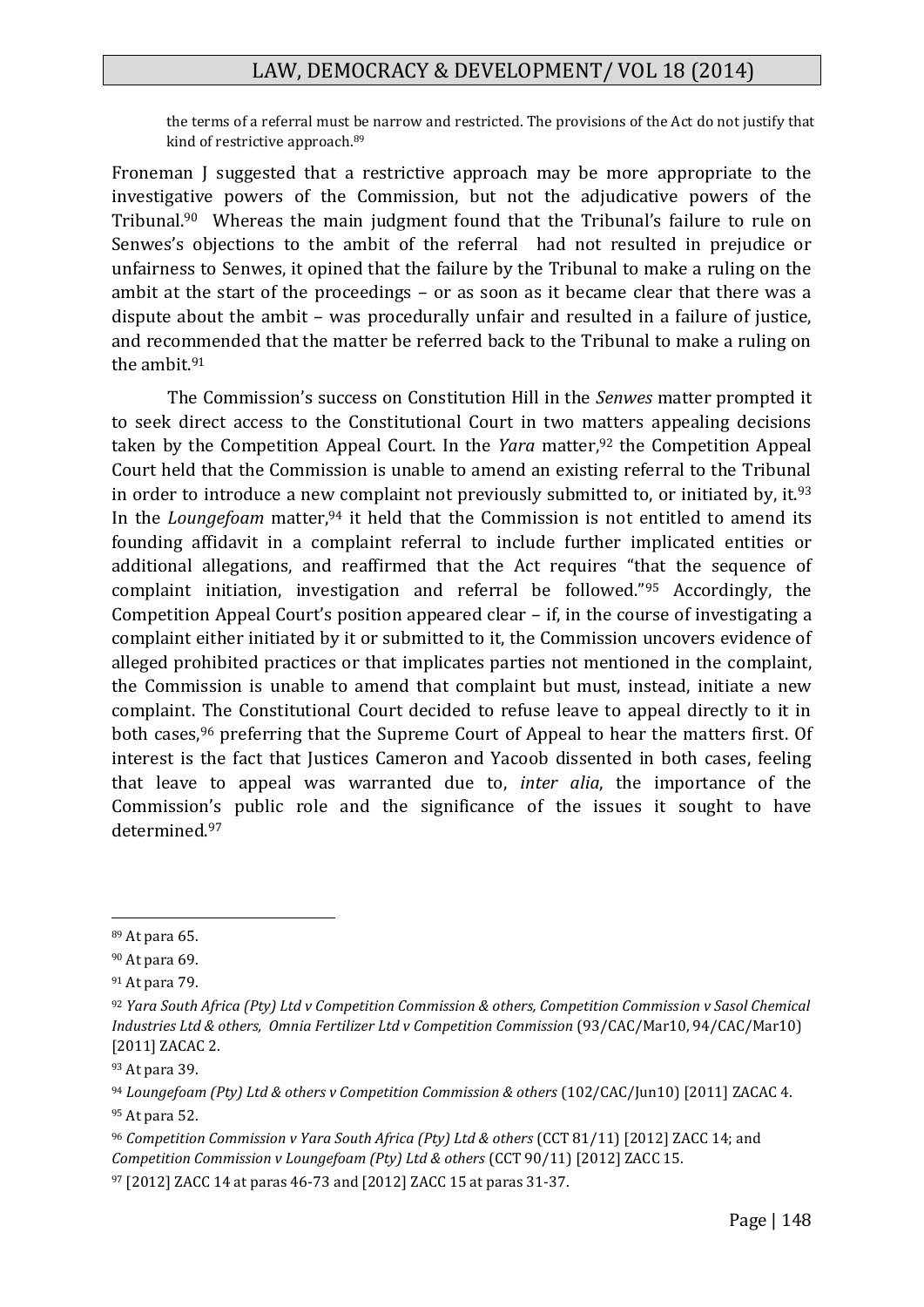In the recent *Paramount Mills* decision dealing with the content of a complaint referral,<sup>98</sup> the Competition Appeal Court confirmed that referral proceedings before the Tribunal are not equivalent to motion or application proceedings in the High Court despite affidavits in referral proceedings before the Tribunal having the same nature as affidavits in motion or application proceedings in the High Court.<sup>99</sup> The Tribunal's *sui generis* and inquisitorial model of adjudication was therefore reaffirmed. The Court also confirmed that witness statements can cure deficiencies in the affidavits in complaint referral proceedings, since witness statements have an important supplementary role to play and, in fact, can provide parties alleged to have carried out prohibited practices with more information about the hearing before the Tribunal than they would ordinarily enjoy in civil proceedings in the High Court.<sup>100</sup>

#### **4 IS COMPETITION LAW ENFORCEMENT CRIMINAL, CIVIL OR SOMETHING ELSE? A COMPARATIVE ANALYSIS**

The rather strange apparent *status quo* in contemporary South African competition law when considering the opinions found in current case law is as follows:

- 1) Complaints of prohibited practices are submitted to or initiated by an investigative body, which conducts investigations of a seemingly *criminal* nature into these complaints;
- 2) That investigative body may decide to refer and prosecute complaints of prohibited practices before a separate, adjudicative body whose processes are neither *civil* nor *criminal* in nature, but rather *sui generis* and inquisitorial in approach; and
- 3) That adjudicative body may decide, upon determination of prohibited practices on the part of a respondent, to impose administrative penalties which are seemingly *criminal* in nature.

This does not seem to accord with either the Explanatory Memorandum to the Competition Act or earlier judgments discussing these aspects. Accordingly, it is important to ask whether judgments, such as, *Woodlands* were correct in equating the section 59 administrative penalties with criminal penalties, and subsequently in attempting to restrict the powers of the competition authorities in general.

The orthodox view of the distinction between criminal and civil law has been that criminal law puts in place rules, the contravention of which results in punishment by the State. In the Canadian constitutional judgment of *Proprietary Articles Trade Association v Attorney-General for Canada*<sup>101</sup> Lord Atkin offered the following definition of criminal law:

Criminal law connotes only the quality of such acts or omissions as are prohibited under appropriate penal provisions by authority of the state. The criminal quality of an act cannot be

<sup>98</sup> *Paramount Mills (Pty) Ltd v Competition Commission of South Africa* (112/CAC/Sep11) [2012] ZACAC 4.

<sup>99</sup> At para 60.

<sup>100</sup> At paras 64 & 65.

<sup>101</sup> [1931] AC 310 PC.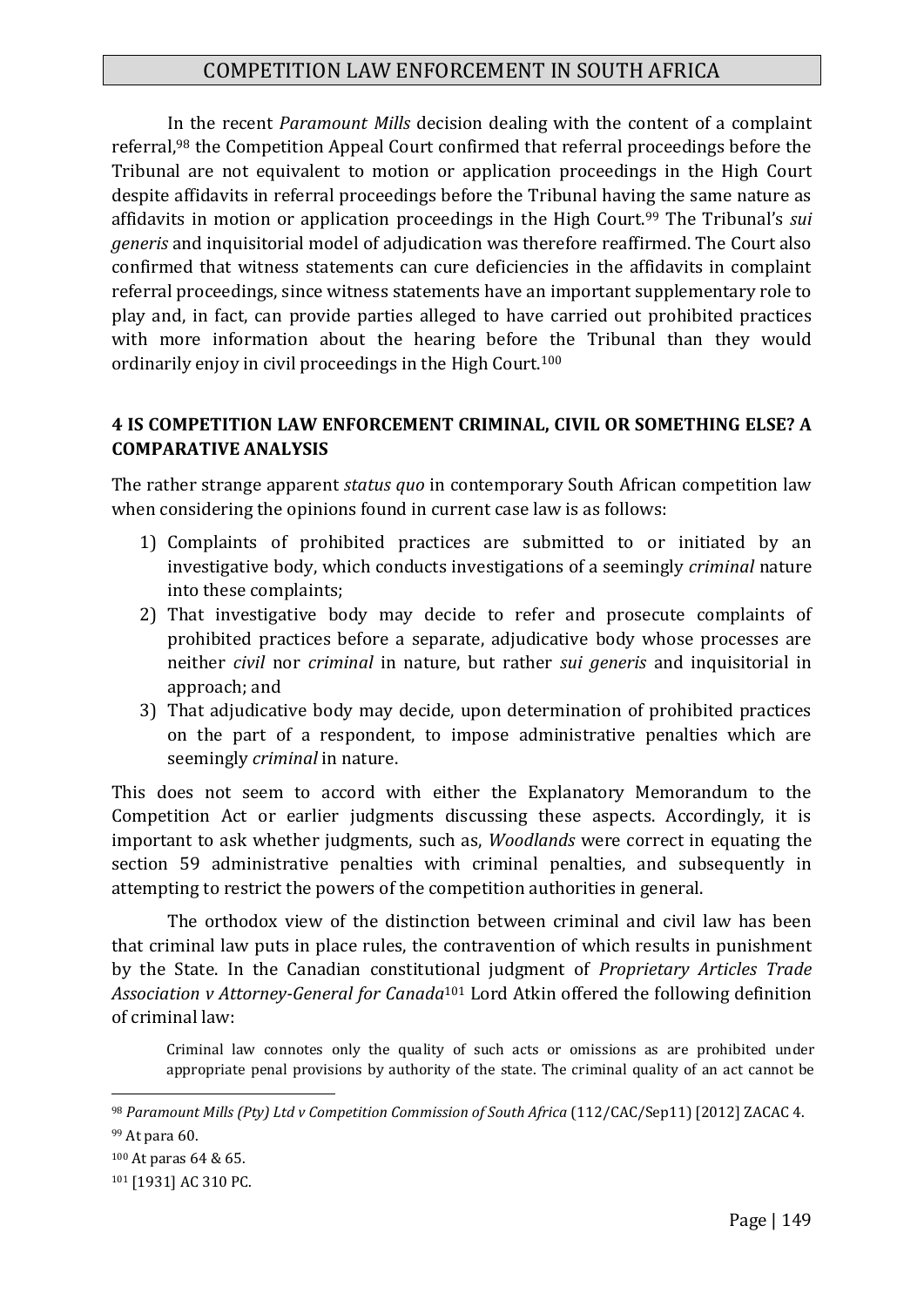discerned by intuition; nor can it be discovered by reference to any standard but one: Is the act prohibited with penal consequences?<sup>102</sup>

It is clear from the Afrikaans, German and French terms for criminal law – "strafreg", "Strafrecht" and "droit pénal", respectively – that criminal law is traditionally about punishment, and more specifically, punishment by the State. Modern society has, however, seen the introduction of administrative procedures which carry the sanction of penalties. Examples from the United Kingdom include tax penalties,<sup>103</sup> decriminalised parking enforcement,<sup>104</sup> and anti-social behaviour orders ("ASBOs").<sup>105</sup> This represents what has been called a paradigm shift in criminal enforcement necessitating further analysis due to confusion in terminology.<sup>106</sup>

Few countries seem to have as clear-cut a distinction between so-called regulatory offences and criminal offences as Germany. The *Strafgesetzbuch* ("Penal Code") distinguishes between *"Verbrechen"*, which are criminal acts punishable by more than a year's imprisonment, and *"Vergehen"*, which are criminal acts punishable by less than a year's imprisonment.<sup>107</sup> From 1968 onwards minor criminal offences (so-called "*Übertretungen*" or "violations") were re-classified as regulatory offences (*Ordnungswidrigkeiten*, or "offences against order") in the "*Ordnungswidrigkeitengesetz*", which provides for administrative bodies to have the power to prosecute and penalise offences against order outside of court jurisdiction.<sup>108</sup> There is no specific procedure provided for the imposition of administrative fines for such offences against order; however, unless special provision is made elsewhere in the Act, the provisions of general criminal procedure apply.<sup>109</sup> It is of interest to note that competition law infringements in Germany are classified in the *Gesetz gegen Wettbewerbsbeschränkungen* ("Act Against Restraints On Competition") as regulatory offences,<sup>110</sup> albeit with exceptionally severe fine sanctions.

The difference between criminal offences and regulatory offences is often explained on the basis of the distinction between *mala in se* ("wrongs in themselves") and *mala prohibita* ("wrongs because they are prohibited"). The argument that is put forward is that criminal offences are both morally and legally wrong, whereas

<sup>102</sup> At 324.

<sup>103</sup> In *Her Majesty's Revenue and Customs v Khawaja* Ch D [2008] STC 2800; [2008] EWHC 1687 (Ch) it was confirmed, with reference to the *Keith Report*, that a civil penalty system would require proof only to a civil standard, that is, on a balance of probabilities.

<sup>104</sup> Road Traffic Act 1991, in terms of which local authorities are empowered to issue Penalty Charge Notices which can either be paid or contested, either by appeal to a tribunal or opposing the claim for payment of the penalty charge at an arbitration hearing.

<sup>105</sup> As introduced by the Crime and Disorder Act 1998 (as extended) in England and Wales, and by the Antisocial Behaviour (Scotland) Act 2004 in Scotland.

<sup>106</sup> White R, "Civil Penalties: Oxymoron, chimera and stealth sanction?" (2010) 126 *Law Quarterly Review* 593at 596 and 597.

<sup>107</sup> § 12 Strafgesetzbuch (StGB).

<sup>108</sup> § 35 Ordnungswidrigkeitengesetz (OWiG).

<sup>109</sup> §46(1) OWiG.

<sup>110</sup> §81 Gesetz gegen Wettbewerbsbeschränkungen (GWB).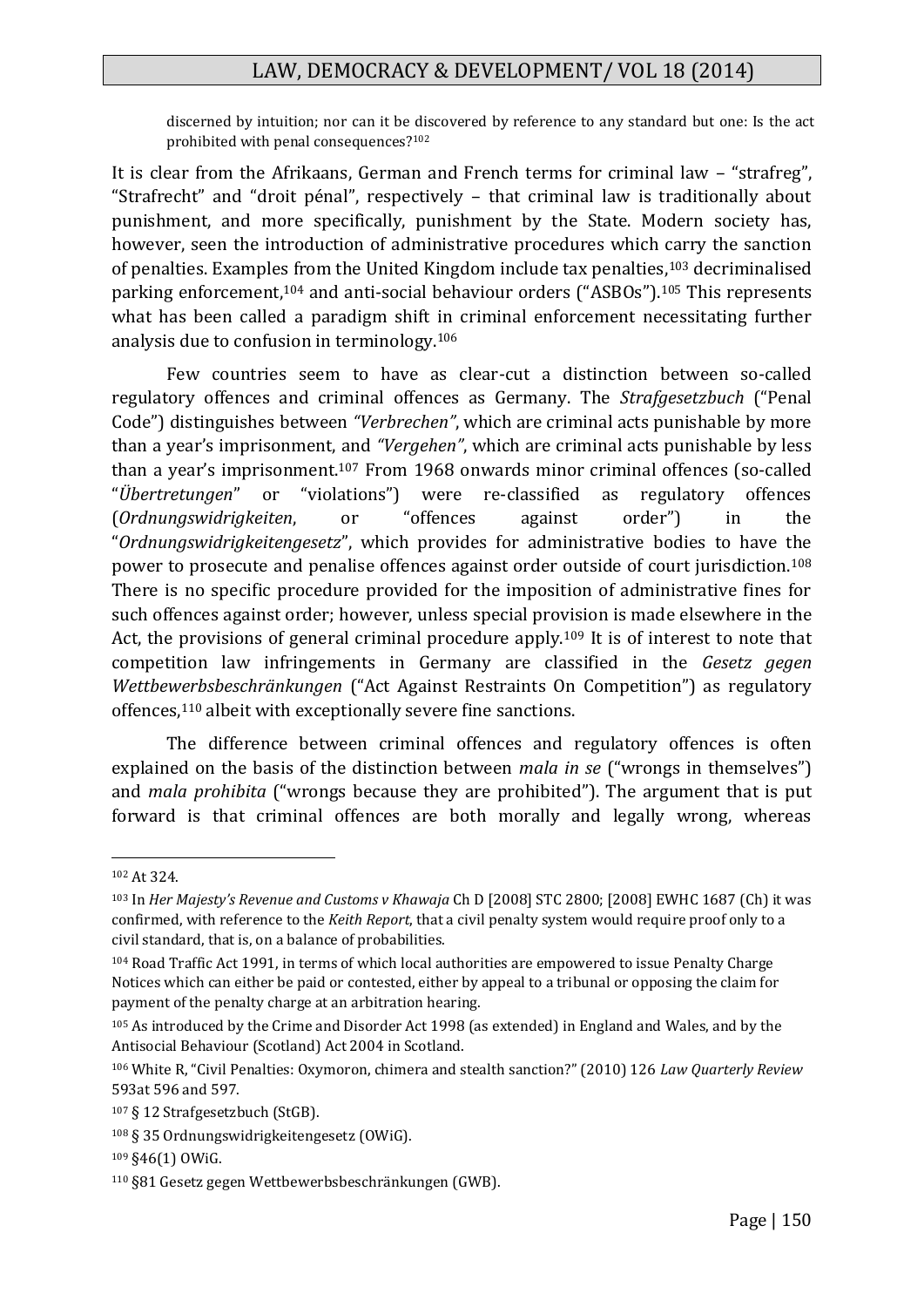administrative offences are not in themselves morally wrong and are therefore less blameworthy than criminal offences. Because administrative offences are less blameworthy than criminal offences, so the argument goes, it justifies prosecuting and penalising those offences outside of the traditional criminal justice system.<sup>111</sup>

Wouter Wils identifies six distinguishing characteristics of criminal law, as opposed to public law enforcement of a civil or administrative nature:<sup>112</sup>

- Criminal law appears to have a monopoly on the use of imprisonment, and the possibility of a sanction of imprisonment is not necessary for a prohibited act or enforcement procedure to be criminal, but it is definitely a sufficient condition;
- The commission of a criminal offence usually requires that the prohibited act be committed with criminal intent, not by mere negligence;
- Criminal sanctions are designed to carry a stigma to reflect the moral condemnation of the infringement in question;
- There appears to be a less strict relationship in criminal law between the size of the penalty and the size of the harm caused than in the setting of civil sanctions. As Wils puts it, this "appears to reflect the idea that criminal law does not seek to *price* certain behaviour (by making the actor bear the external costs of his behaviour) but rather to *prohibit* it (unconditionally, i.e. irrespective of the actual size of the external costs)"<sup>113</sup>;
- Under criminal law enforcement authorities tend to have stronger investigative powers; and
- Criminal procedures tend to have stronger protections in place to avoid false convictions, and in particular in criminal enforcement systems the adjudicative or decision making function is always separated from the investigative and prosecutorial functions. A very important principle here is that of *ei incumbit probatio qui dicit, non qui negat*<sup>114</sup> (the burden of proof lies upon him who affirms, not him who denies), which is enshrined in the presumption of innocence.

These characteristics all form part of what one might call traditional "hard core" criminal offences.

Notwithstanding the above, the traditional line between criminal and noncriminal sanctions has become extremely blurred at times. Mann identifies a growing trend of the U.S. Supreme Court to use legal fictions to prescribe "punitive civil sanctions" to avoid the procedural implications of punishment (that is, the stiff procedural barriers to imposing sanctions), a trend he claims is caused by, amongst others, the growing influence of utilitarianism and deterrence theory in the law, the general expansion of law and litigation, the increasing authority of administrative

<sup>111</sup> The *Keith Report* at para 18.4.2.

<sup>112</sup> Wils WPJ, "Is Criminalization of EU Competition Law the Answer?" (2005) 28 (2) *World Competition* 117 at paras 6-14.

<sup>113</sup> Wils (2005) at para 11.

<sup>114</sup> The Digest of Justinian*,* 22.3.2.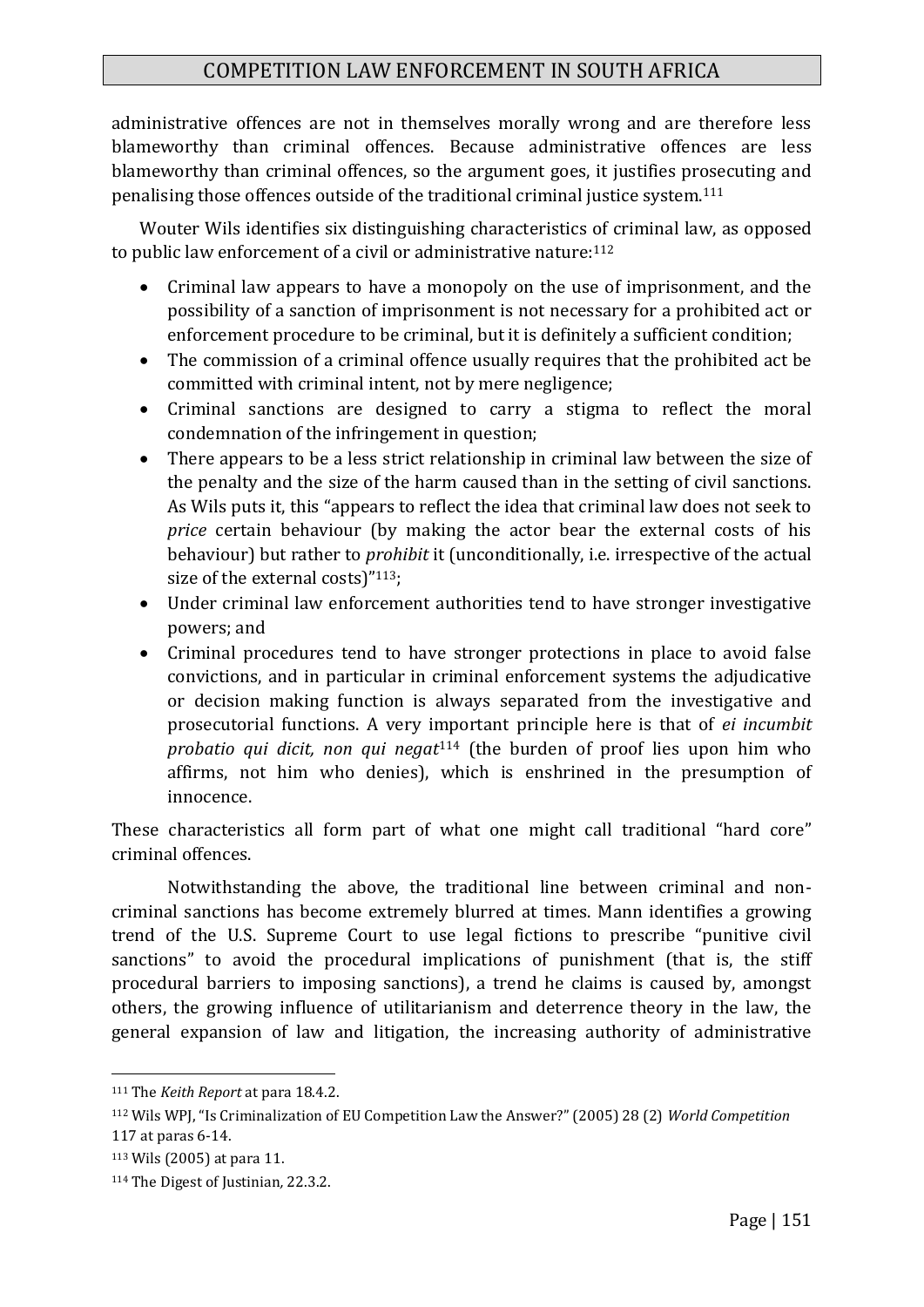agencies, frustration with the procedural obstacles of the criminal law, and reforms in civil procedure.<sup>115</sup> At this stage it is accordingly worthwhile to look at foreign legal systems' approaches to the problem of the distinction between criminal and noncriminal sanctions with reference to competition law.

#### **4. 1 The Canadian position**

The Canadian Competition Act expressly states that the purpose of administrative monetary penalties is not to punish, but rather to promote future compliance with that Act,<sup>116</sup> which reflects the sentiments adopted by the Competition Tribunal and Competition Appeal Court in their respective judgments in *Federal-Mogul.* There are some anti-competitive practices which are criminalised and have to be proven beyond a reasonable doubt and which, upon conviction, can lead to fines, imprisonment or injunctions ordering the offender to cease its anti-competitive behaviour. Notably, these offences must be prosecuted separately in an ordinary court.<sup>117</sup> A number of anticompetitive practices are reviewable by the Commissioner of Competition and are subject to civil sanctions.<sup>118</sup> In this regard, the Commissioner can institute formal civil proceedings in the Competition Tribunal against individuals or companies that engage in reviewable anti-competitive practices.

The Canadian Charter of Rights and Freedoms (sections 1-34 of the Constitution Act 1982) is the Canadian equivalent of the South African Bill of Rights. Section 11 of the Canadian Charter protects a person's legal rights in criminal and penal matters and is broadly comparable to section 35 of the South African Constitution. The Supreme Court of Canada had to decide in *R v Wigglesworth*<sup>119</sup> when a proceeding is, or should be, criminal in nature. Justice Wilson, for the majority, formulated a two-part test to be used:

In my view, **if a particular matter is of a public nature, intended to promote public order and welfare within a public sphere of activity**, then that matter is the kind of matter which falls within s. 11… This is to be distinguished from private, domestic or disciplinary matters which are regulatory, protective or corrective and which are primarily intended to maintain discipline, professional integrity and professional standards or to regulate conduct within a limited private sphere of activity…This is not to say that if a person is charged with a private, domestic or disciplinary matter which is primarily intended to maintain discipline, integrity or to regulate conduct within a limited private sphere of activity, he or she can never possess the rights guaranteed under s. 11. Some of these matters may well fall within s. 11, not because they are the classic kind of matters intended to fall within the section, but because they involve **the imposition of true penal consequences**. In my opinion, a true penal consequence which would attract the application of s. 11 is imprisonment or a fine which by its magnitude would appear to

<sup>115</sup> Mann k, "Punitive Civil Sanctions: The Middleground Between Criminal And Civil Law" (1992) 101(8) *Yale Law Journal* 1795.

<sup>116</sup> Ss 74.1(4) and 79(3.3) of the Competition Act, RSC 1985, C-34.

<sup>117</sup> Parts VI and VII, Competition Act, RSC 1985, C-34.

<sup>118</sup> These include: refusal to deal (s 75); consignment selling (s76); tied selling, exclusive dealing and market restriction (s 77); abuse of dominant position (ss 78 and 79); delivered pricing (ss 80 and 81) and merger review (ss 91 - 100).

<sup>119</sup> [1987] 2 S.C.R. 541.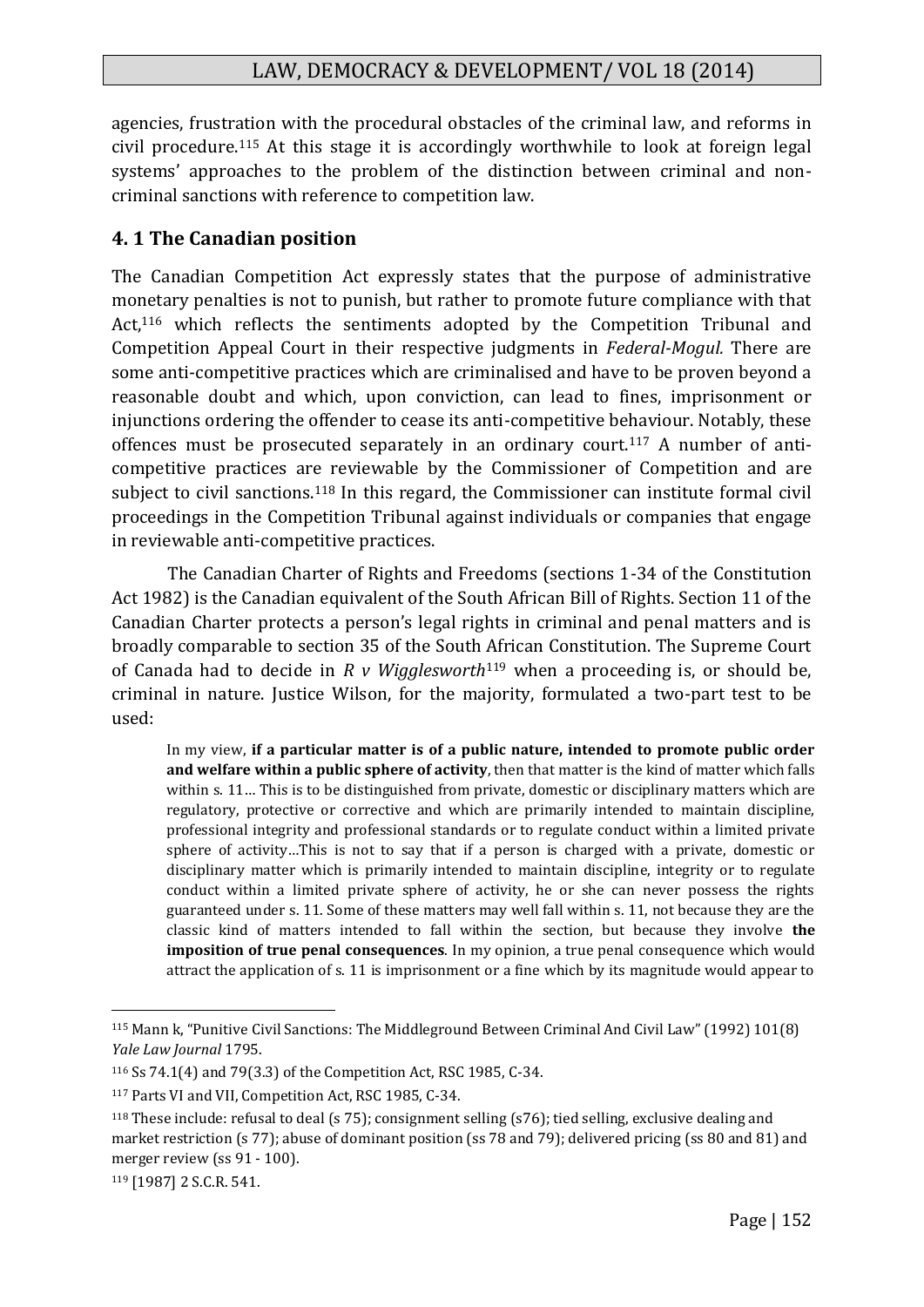be imposed for the purpose of redressing the wrong done to society at large rather than to the maintenance of internal discipline within the limited sphere of activity.<sup>120</sup>

This test was confirmed in *R v Généreux* where it was held that even if a matter dealt with was not of a public nature (the case involved a trial before a General Court Martial), section 11 would apply "by virtue of the potential imposition of true penal consequences."<sup>121</sup> The potential magnitude of administrative monetary penalties for competition law infringements was identified as a concern by the Retail Council of Canada in its testimony to the Standing Senate Committee on Banking, Trade and Commerce on amendments to the Competition Act in 2009. A legal opinion by Peter Hogg, a constitutional law expert, stated that the administrative monetary penalties were more like penalties associated with criminal offences in other Acts, such as, administrative penalties in taxing statutes which are based on a mathematical formula related to the amount of tax evaded, or the value of goods on which customs duty was evaded. Hogg further opines that the administrative monetary penalty provisions also have a "true penal consequence" as per the *Wigglesworth* test and were therefore of a criminal nature and necessitated section 11 protections.<sup>122</sup>

Hogg's opinion would appear to be consistent with Canadian constitutional law if one is able to prove that the magnitude of the administrative monetary penalty that may potentially be imposed in a competition law matter indicates the intention to redress a wrong done to society at large. However, it is submitted that Hogg's assessment may be somewhat of an over-simplification of the situation. It is important to note that penalties under Canadian competition law are limited to a maximum of CAD 10,000,000 for a first order and CAD 15,000,000 for each subsequent order.<sup>123</sup> While this is a seemingly large amount, one must bear in mind the nature of competition law contraventions, and the fact that the potential revenue to be obtained by firms engaging in anti-competitive conduct can often be immense. Furthermore, a set of factors, similar to those found in the South African Act, is to be applied in determining the extent of the fine.<sup>124</sup> Lastly, an alternative remedy to that of simply imposing a fine is for an order to be made that an amount be distributed among the persons to whom the products which were affected by anti-competitive conduct were sold, provided that the amount does not exceed the total of the amounts paid to the person for the products in respect of which the conduct was engaged in.<sup>125</sup> It is submitted that this approach could be construed as a specialised form of relief based on the notion of negative interesse, and is accordingly quasi-delictual and administrative rather than criminal in nature. Thus, it remains to be seen whether the courts or legislature will adopt a stance similar to the one proposed by Hogg.

<sup>120</sup> [1987] 2 SCR 541 at paras 23 and 24. Emphasis added.

<sup>121</sup> [1992] 1 SCR 259, at para 1

<sup>122</sup> *Recent Competition Act Changes: A Work in Progress*, *Report of the Standing Senate Committee on Banking, Trade and Commerce* (June 2009) at 11.

<sup>123</sup> Ss 74.1 & 79 of the Competition Act, RSC, 1985, C-34.

<sup>124</sup> S 74.1(5) of the Competition Act, RSC, 1985, C-34.

<sup>125</sup> S 74.1(1)(d) of the Competition Act, RSC, 1985, C-34.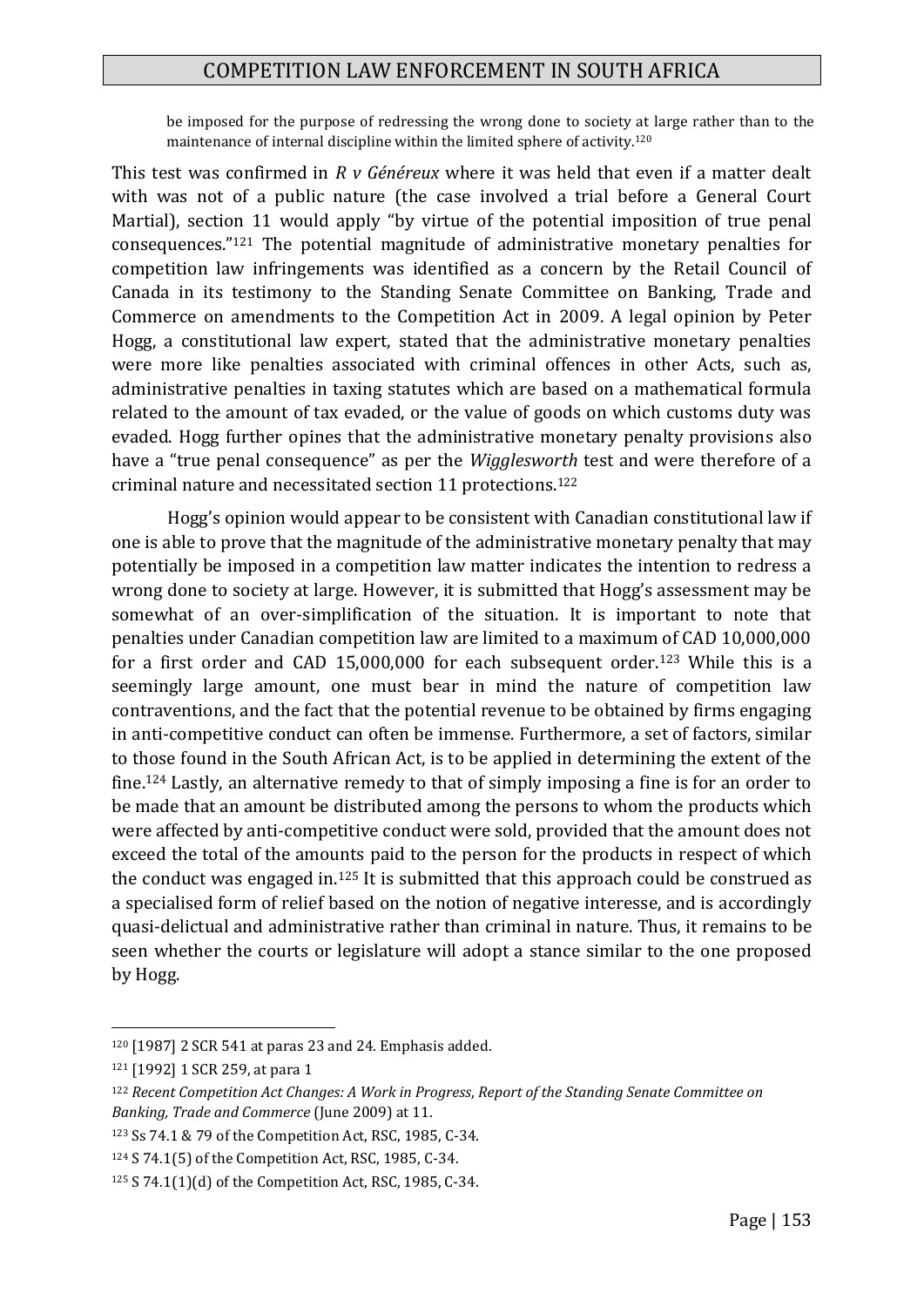#### **4.2 The European Union position**

In contrast to the Canadian position, the penalties that may be imposed for anticompetitive conduct in the European Union are not similarly limited. The European Union position is an interesting one that has seen considerable jurisprudence over the last few years. Article 23(5) of Council Regulation (EC) No 1/2003<sup>126</sup> provides that decisions taken pursuant to imposing fines for anti-competitive activities "shall not be of a criminal nature." The European Union's Guidelines<sup>127</sup> indicate that the purpose behind such fines is deterrence, both specific and general. In keeping with this, the United Kingdom's Office of Fair Trading confirmed that the twin objectives of its policy on financial penalties are to impose penalties reflecting the seriousness of the infringement and to ensure that the threat of penalties will deter both the infringing undertakings (specific deterrence) and other undertakings that may be considering anti-competitive activities (general deterrence) from engaging in them, while ensuring that such penalties are proportionate and not excessive.<sup>128</sup>

The European Convention on Human Rights ("ECHR") protects the right to a fair trial in Article 6. Similar to the Constitution of South Africa, Article 6 guarantees a fair public hearing before an independent and impartial tribunal for any dispute, as well as additional guarantees in the case of criminal proceedings. A rich body of jurisprudence has developed regarding the general interpretation of "charged with a criminal offence" for purposes of the application of the Article. In *Adolf v Austria*<sup>129</sup> the European Court of Human Rights held that the concept bears an autonomous meaning independent of the classification utilised by individual Member States.<sup>130</sup> In this regard, an objective test was developed to determine whether proceedings involve the determination of a "criminal charge" in the sense of Article 6, the so-called *Engel* criteria:

- The classification of the offence under domestic (national) law;
- The nature of the offence: and
- The nature and severity of the penalty.  $131$

It would seem that the first criterion is by no means a conclusive determining factor. In *Öztürk v Germany* it was held that even though a State may classify certain offences (and their related remedies) as regulatory or administrative in the interests of decriminalisation, this does not mean that they may not be viewed as criminal when it comes to applying the ECHR.<sup>132</sup> Furthermore, in *Ravnsborg v Sweden* it was held that the

<sup>1</sup> <sup>126</sup> Of 16 December 2002 on the implementation of the rules on competition laid down in Articles 101 and 102 of the TFEU.

<sup>&</sup>lt;sup>127</sup> Guidelines on the method of setting fines imposed pursuant to Article 23(2)(a) of Regulation No 1/2003 (2006/C 210/02), at para 4.

<sup>128</sup> OFT's guidance as to the appropriate amount of a penalty, OFT423, September 2012, at 1.4 and 1.6.

<sup>129</sup> (1982) 4 EHRR 313.

<sup>130</sup> (1982) 4 EHRR 313 at para 30.

<sup>131</sup> *Engel & others v The Netherlands* (1976) 1 EHRR 647 at para 82.

<sup>132</sup> *Öztürk v Germany* (1984) 6 EHRR 409 at para 49.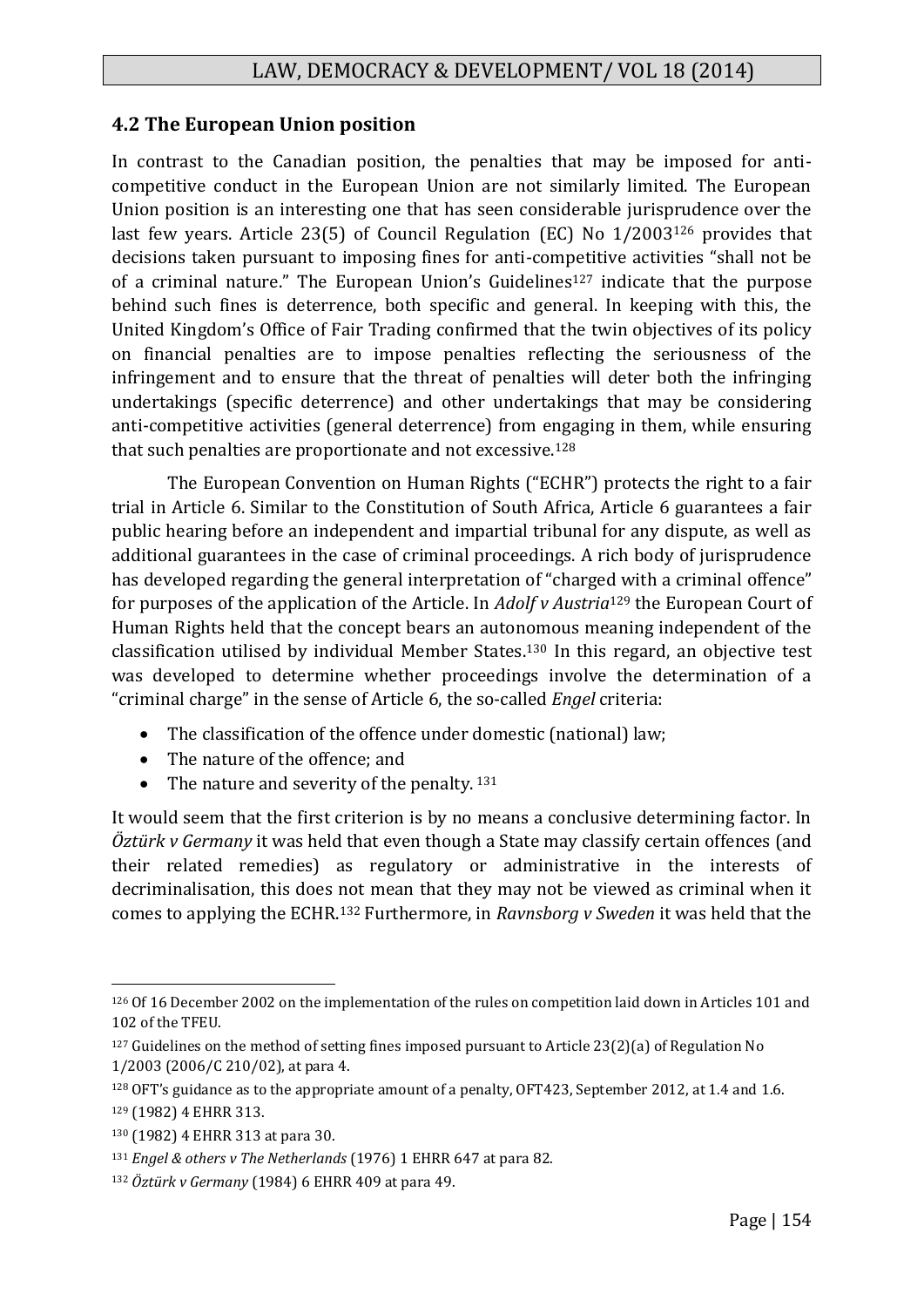fact that an offence does not give rise to a criminal record may be relevant but is not decisive, since this is usually only a reflection of the domestic classification.<sup>133</sup>

In evaluating the second criterion a number of factors have to be taken into consideration:

- Is the legal rule in question addressed to a specific group, or is it a law of general application?<sup>134</sup> This is to distinguish disciplinary offences, applicable to specific groups or professions, from criminal offences, which are generally binding.
- Are the proceedings instituted by a public body with statutory powers of enforcement?<sup>135</sup>
- Does the legal rule in question have a punitive or deterrent purpose?<sup>136</sup>
- Is the imposition of any penalty dependent upon a finding of guilt?<sup>137</sup>
- How are comparable procedures classified in other Contracting States?<sup>138</sup>

Accordingly, the nature and purpose of the particular form of enforcement is of relevance.

The third criterion is determined with reference to the possible maximum penalty which may be imposed. In this regard, the possibility of imprisonment (even when it only serves as an alternative to a fine payable) can be pertinent. In *Demicoli v Malta* it was noted:

[W]hilst the House imposed a fine of 250 Maltese liri on the applicant which has not yet been paid or enforced, the maximum penalty he risked was imprisonment for a period not exceeding sixty days or a fine not exceeding 500 Maltese liri or both. What was at stake was thus sufficiently important to warrant classifying the offence with which the applicant was charged as a criminal one under the Convention.<sup>139</sup>

In *Lutz v Germany,* it was further held that the second and third *Engel* criteria are not necessarily cumulative but alternative.<sup>140</sup> Accordingly, if an offence is already classified as criminal, then an analysis of the nature and severity of the penalty is moot.

Given the limited judicial review that European courts exercise with regard to the European Commission's complex economic determinations in competition law matters, the question of whether this situation is compatible with the right to a fair trial has been raised.<sup>141</sup> The *Menarini* decision<sup>142</sup> was an appeal against both the judgment and penalty of the Italian Competition Authorities relating to cartel conduct in the

<sup>133</sup> *Ravnsborg v Sweden* (1994) 18 EHRR 38 at para 38.

<sup>134</sup> *Bendenoun v France* (1994) 18 EHRR 54 at para 47.

<sup>135</sup>*Benham v the United Kingdom* [1996] ECHR 22 at para 56.

<sup>136</sup> *Öztürk v Germany* (1984) 6 EHRR 409 at para 53.

<sup>137</sup> [1996] ECHR 22 at paragraph 56.

<sup>138</sup> *Öztürk v Germany* (1984) 6 EHRR 409 at para 53.

<sup>139</sup> (1991) 14 EHRR 47 at para 55.

<sup>140</sup> (1988) 10 EHRR 182 at para 55.

<sup>&</sup>lt;sup>141</sup> It must be noted that the European Commission combines its investigative and adjudicative functions in the same body, in contrast to the position in South Africa.

<sup>142</sup> *A. Menarini Diagnostics S.R.L. v Italy*, Application No. 43509/08.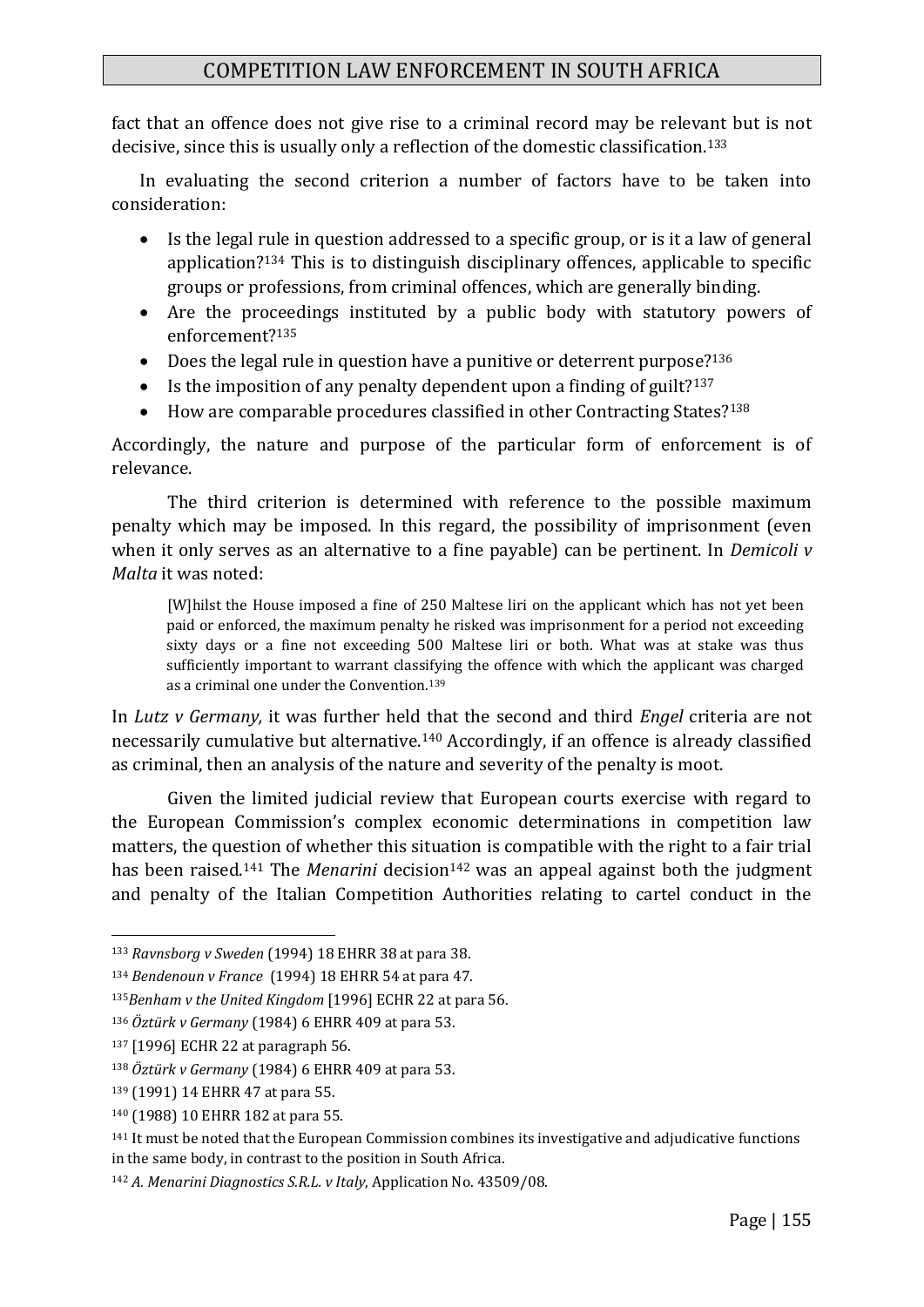market for diagnostics equipment. In the judgment, the European Court of Human Rights expressly confirmed that competition law may qualify as criminal law within the meaning of Article 6 ECHR and accordingly that judicial review of competition law decisions of administrative bodies is possible. The reasons appear from the judgment:

As for the nature of the offence, it appears from the provisions of the violation that the applicant firm is accused of that it is aimed at protecting free competition in the market. The Court notes that the AGCM, an independent administrative authority, has the function of monitoring agreements that restrict competition as well as abuses of a dominant position. It therefore affects the general interests of society normally protected by criminal law...Besides, it is necessary to note that the fine imposed intends for the most part to punish in order to prevent a repetition of the prohibited acts. One can then conclude that the fine imposed is founded on norms pursuant to purposes that are deterrent and punitive...As for the nature and the severity of the sanction "capable of being imposed" on the applicant..., the Court notes that the fine in question cannot be replaced by a punishment depriving liberty in the case of non-payment...However, we note that the AGCM imposed a pecuniary penalty of six million euros, a sanction that has a character that is both punitive, in that it is aimed at punishing a wrongful act, and deterrent, in that it aims to dissuade the firm in question from repeating the offence....In light of the preceding and considering the considerable size of the fine imposed, the Court finds that the sanction, due to its severity, raises a criminal matter…<sup>143</sup>

Subsequent to *Menarini,* the Court of Justice of the European Free Trade Association States<sup>144</sup> in *Posten Norge*<sup>145</sup> accepted that Article 6 does not apply in all cases with the same stringency. The firm in question had been fined EUR 12,89 million for abuse of a dominant position.<sup>146</sup> In this regard the Court held that the amount of the charge was substantial and that the stigma attached to being held accountable for an abuse of a dominant position is not negligible.<sup>147</sup> It further held that criminal penalties of this kind do not necessarily need to be imposed in the first instance by an independent and impartial tribunal established by law but may be imposed by administrative bodies, provided that the decision of that body is subject to subsequent control by a judicial body that has full jurisdiction and does in fact comply with the requirements of Article 6(1) ECHR.<sup>148</sup>

With regards to whether subsequent judicial review applied to complex economic matters, the Court held that it is restricted to a review of legality which "precludes it from annulling the contested decision if there can be no legal objection to the assessment...even if it is not the one which the Court would consider to be preferable."<sup>149</sup> That being said, the Court must still not only "establish, among other things, whether the evidence relied on is factually accurate, reliable and consistent, but also whether that evidence contains all the information which must be taken into

<sup>143</sup> At paras 41-42.

<sup>144</sup> Hereinafter referred to as "the EFTA Court." The EFTA Court is responsible for the three EFTA members, namely Iceland, Liechtenstein and Norway, who have access to the internal market of the European Union and who are consequently subject to a number of European Union laws.

<sup>145</sup> *Posten Norge AS v EFTA Surveillance Authority*, Case E-15/10.

<sup>146</sup> At para 2.

<sup>147</sup> At para 90.

<sup>148</sup> At para 91.

<sup>149</sup> At para 98.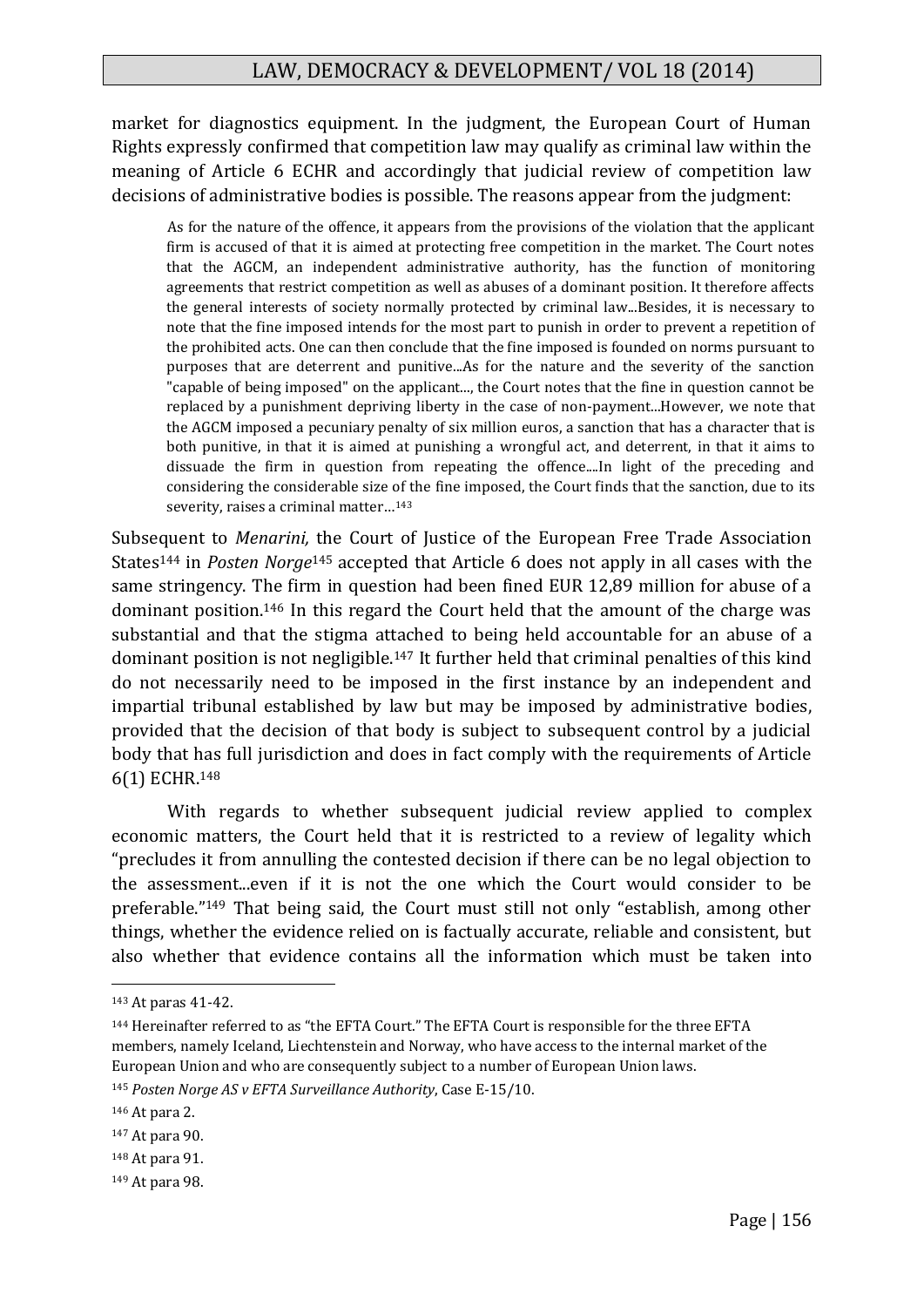account in order to assess a complex situation and whether it is capable of substantiating the conclusions drawn from it."<sup>150</sup> Furthermore, when imposing fines for infringement of the competition rules, the administrative body of first instance cannot be regarded as having any margin of discretion in the assessment of complex economic matters which goes beyond the leeway that necessarily flows from the limitations inherent in the system of legality review. In addition, in a case covered by Article 6, the question whether the evidence is capable of substantiating the conclusions drawn by the competition authority must be answered having regard to the presumption of innocence and that the Court must nonetheless be convinced that the conclusions drawn are supported by the facts.<sup>151</sup>

The judgment in *Posten Norge* was lauded for effectively providing a single principle requiring in-depth judicial review of administrative procedures in competition cases in European Union law, in European Economic Area law and under the ECHR, at least in all cases involving fines or serious sanctions.<sup>152</sup> An essentially similar stance was adopted by the European Court of Justice in *Schindler Holding & others v Commission.*<sup>153</sup> In *Schindler,* the Court dealt with the interrelationship between European Union competition law and Article 6 of the ECHR specifically with regard to the question of separation of powers. It found that the fact that the Commission imposes fines in competition matters is not in itself contrary to Article 6 of the ECHR.<sup>154</sup> The Court then goes on to discuss *Menarini* and states that entrusting the prosecution and punishment of anti-competitive conduct to administrative authorities is not inconsistent with the ECHR insofar as the person concerned has an opportunity to challenge any decision made against him before a tribunal that offers the guarantees provided for in Article 6 of the ECHR.<sup>155</sup> Furthermore, the obligation to comply with Article 6 of the ECHR does not necessarily preclude penalties from being imposed by administrative authorities, as long as such decisions are subject to subsequent review by a judicial body that has full jurisdiction.<sup>156</sup>

It would therefore appear that the position in European law in the wake of *Posten Norge* and *Schindler* is as follows: penalties for anti-competitive practices are criminal penalties which may be imposed by an administrative authority in the first instance in quasi-criminal proceedings, as long as those decisions are subject to subsequent judicial review. The judicial review is on a sliding scale, with the weight of the matter in question determining the extent of the review; for example, a case of failing to notify a merger will hardly result in the same level of judicial review as would a case of abuse of dominance or "hard core" cartel conduct. However, whereas

<sup>150</sup> At para 99.

<sup>151</sup> At paras 100 & 101.

<sup>152</sup> Lang JT, "Judicial review of competition decisions under the European Convention on Human Rights and the importance of the EFTA court: the *Norway Post* judgment" (2012) 37(4) *European Law Review* 464 at 467.

<sup>153</sup> Case C-501/11 P.

<sup>154</sup> Case C-501/11 P at para 33.

<sup>155</sup> Case C-501/11 P at para 34.

<sup>156</sup> Case C-501/11 P at para 35.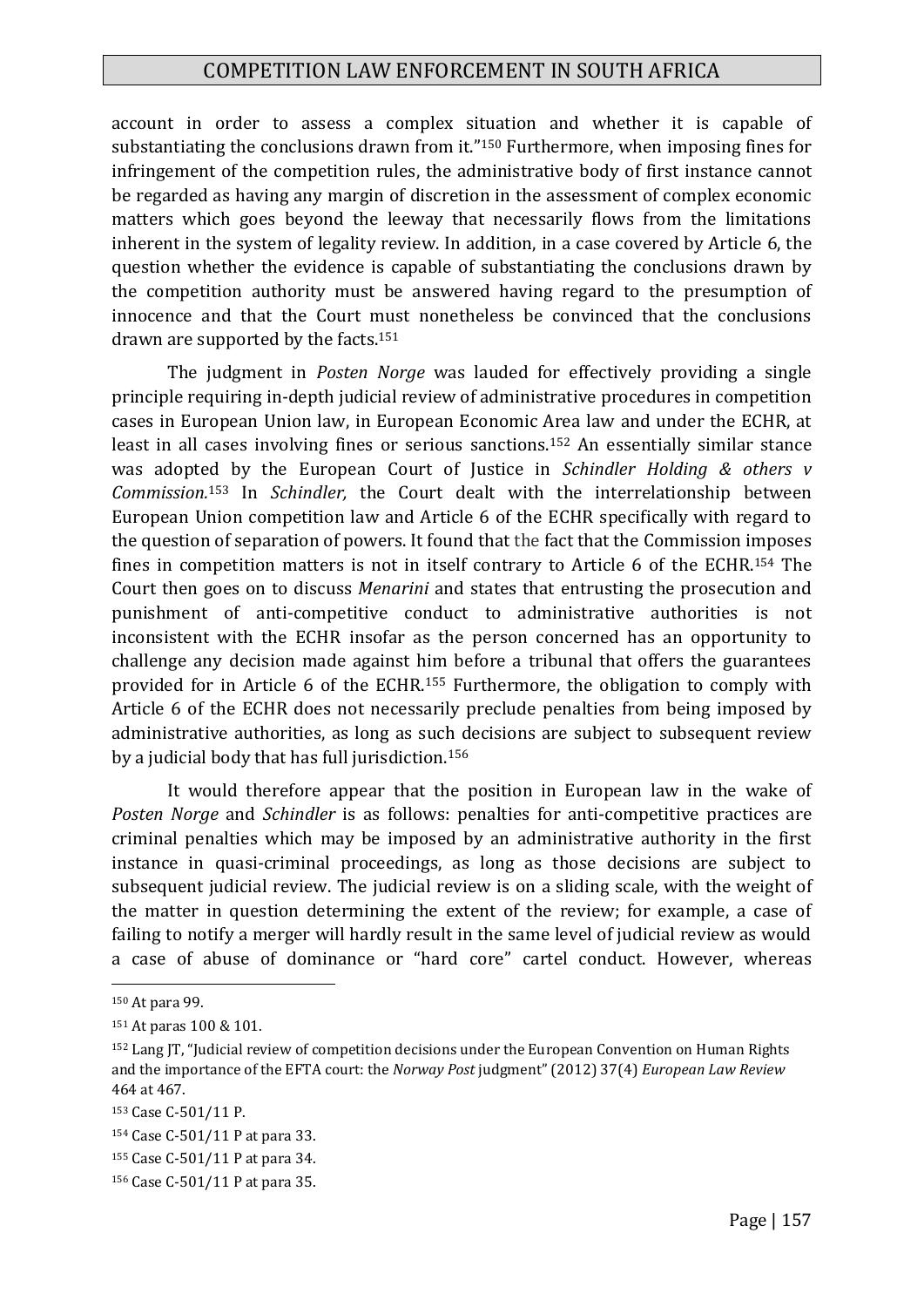similarities do exist between the European and South African law (especially on matters of substantive law), it is notable that there is quite some divergence when it comes to procedural aspects, and one should be mindful of this when applying such foreign judgments to South Africa's local system.

# **4 3 The Position in the United States of America**

Modern United States antitrust legislation can be found in Title 15, Chapter 1 of the US Code, which effectively incorporates the Sherman Act of 1890, the Clayton Act of 1914 and the Federal Trade Commission Act ("FTCA") of 1914, among others, together with their subsequent amendments. On a read-through of the first couple of provisions of the Chapter, it would be easy to typify the American system of competition enforcement to be exclusively criminal in nature. Sections 1 and 2 of Title 15, Chapter 1, declare activities in restraint of trade to be "illegal" whereas people found engaging in prohibited conduct "shall be deemed guilty of a felony" for both of which heavy fines and/or a term of imprisonment may be imposed. However, when reading further, this becomes slightly less clear: sections 4 and 9 place duties on United States attorneys to bring proceedings "in equity," whereas section 15 introduces the well-known "treble damages" rule, which effectively paves the way for private enforcement of competition law chiefly by means of civil action (including civil action by the United States government on behalf of others).

From a state enforcement point of view, the two most important agencies are the Federal Trade Commission's Bureau of Competition and the Department of Justice's Antitrust Division. The Bureau of Competition operates exclusively in the civil arena, bringing cases of public interest relating to the protection and promotion of free and vigorous competition, whereas only the Department of Justice is able to prosecute criminal violations of competition law.<sup>157</sup> That being said, the Department of Justice's purposes are not exclusively related to criminal enforcement, and its Anti-trust Division Manual states that its primary goals and functions include:

General criminal and civil enforcement of the Federal antitrust laws and other laws relating to the protection of competition and the prohibition of restraints of trade and monopolization, including investigation of possible violations of antitrust laws, conduct of grand jury proceedings, issuance and enforcement of civil investigative demands, and prosecution of all litigation that arises out of such civil and criminal investigations.<sup>158</sup>

The Manual sets out criteria to determine when a case will be proceeded with civilly or criminally. Interestingly, it notes that most cases will be civilly tried, as there are a number of situations where, although the conduct appears to be a violation of the law, criminal prosecution is not seen to be appropriate. These situations include cases in which: the case law is unsettled or uncertain; there are truly novel issues of law or fact presented; confusion reasonably may have been caused by past prosecutorial decisions;

<sup>157</sup> Federal Trade Commission guide to the antitrust laws: The enforcers. Available at http://www.ftc.gov/bc/antitrust/enforcers.shtm) (accessed 14 July 2013).

<sup>158</sup> Department of Justice Antitrust Division Manual 5th ed (November 2012) at 1-2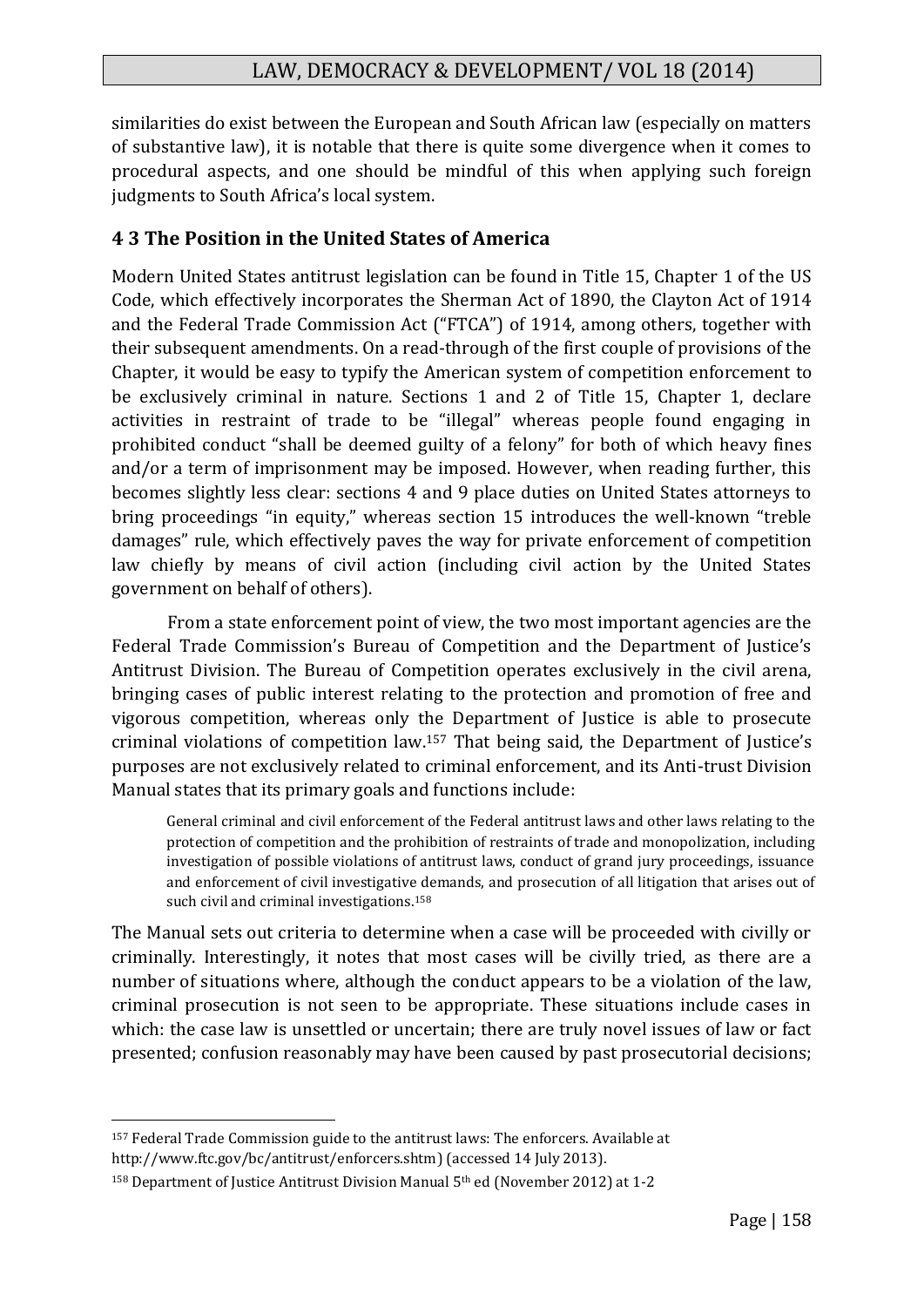or there is clear evidence that the subjects of the investigation were not aware of, or did not appreciate, the consequences of their action.<sup>159</sup>

The Manual also goes into quite some detail in distinguishing the procedures and guidelines which govern investigations and prosecutions of a criminal nature from those of their civil counterpart. As Thide notes, criminal prosecution of antitrust violations are effectively currently restricted to "hard core" cartel conduct, such as, naked price fixing, bid rigging and market allocation.<sup>160</sup> Accordingly, the US system, notwithstanding its particular choice of wording, seems to opt for a system with much stronger civil enforcement than anything else. This is also a more historically accurate way of viewing the legislation, as it must be noted that the express purpose of the Sherman Act (and one of the strongest historical influences of United States antitrust policy) is the notion of attaining economic efficiency.<sup>161</sup> In this regard, the suit in equity is one of the most commonly applied tools insofar as government enforcement is concerned.<sup>162</sup> The reasoning behind this can be found in the judgment in *International Salt Co v United States* where it was noted:

In an equity suit, the end to be served **is not punishment of past transgression**, nor is it merely to end specific illegal practices. A public interest served by such civil suits is that they **effectively pry open to competition a market that has been closed by defendants' illegal restraints**. 163

The notion of equitable relief, therefore, is to restore competitive conditions and deprive transgressors of competition law of their ill-gotten gains rather than to penalise conduct or compensate for loss (although both of these effects may also occur).<sup>164</sup>

In *Timken Roller Bearing Co v United States*<sup>165</sup> the appellant firm was charged with several *per se* violations of antitrust law, including that of price fixing and market allocation of its anti-friction bearings. On the question of whether divestiture of the firm and its assets was warranted, Justice Reed held that a decree in equity is not, and should not be, punitive.<sup>166</sup> Furthermore, in *United States v Glaxo Group Ltd,* where pharmaceutical companies attempted to use the licensing of their patents to effectively create a division of markets, Justice White, in writing for the majority, confirmed that it is the role of the Court to determine a remedy that is only calculated to restore competitive conditions and nothing more.<sup>167</sup> In fashioning such relief, the Supreme

<sup>159</sup> Department of Justice Antitrust Division Manual 5th ed (November 2012) at 3-12.

<sup>160</sup> Thide F, "Judicial Policy Nullification of the Antitrust Sentencing Guideline" (2013) 54(2) *BCLR* 861 at 868.

<sup>161</sup> Thide (2013) at 870.

<sup>162</sup> Areeda PE & Hovenkamp H, *Antitrust law: An analysis of antitrust principles and their application* (Aspen 2013) at para 325a-3.

<sup>163</sup> 332 US 392 (1947) at 401. Emphasis added.

<sup>164</sup> Areeda & Hovenkamp (2013) at 325a-3.

<sup>165</sup> 341 U.S. 593 (1951).

<sup>166</sup> At 603.

<sup>167</sup> 410 US 52 (1973) at 64.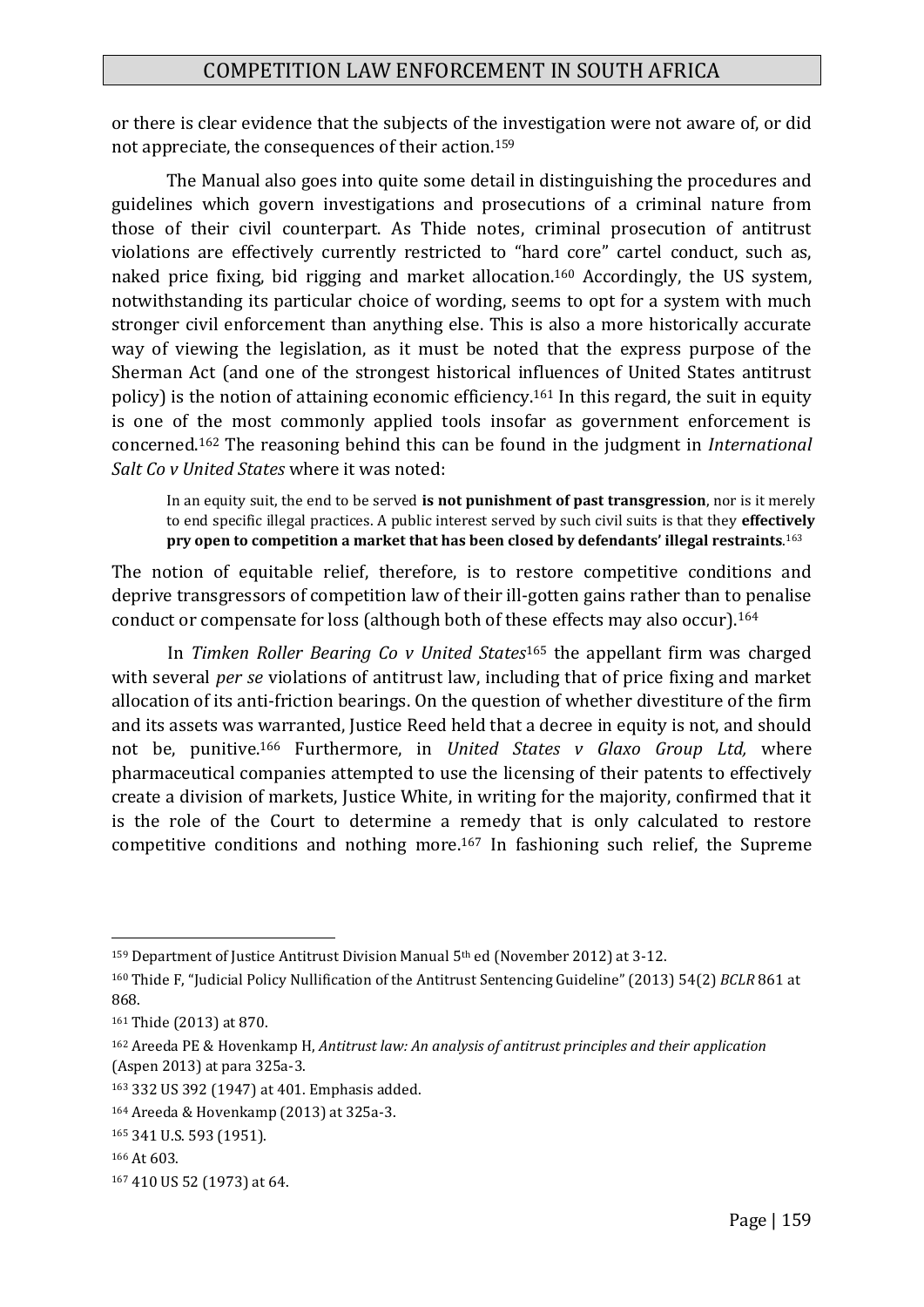Court in *F Hoffman-La Roche Ltd v Empagran SA*<sup>168</sup> (quoting from earlier decisions) summarises the position as follows:

A Government plaintiff, unlike a private plaintiff, must seek to obtain the relief necessary to protect the public from further anticompetitive conduct and to redress anticompetitive harm. And a Government plaintiff has legal authority broad enough to allow it to carry out this mission… [I]t is well settled that once the Government has successfully borne the considerable burden of establishing a violation of law, all doubts as to the remedy are to be resolved in its favor. Private plaintiffs, by way of contrast, are far less likely to be able to secure broad relief… [P]rivate plaintiffs often are unwilling to exercise the degree of self-restraint and consideration of foreign governmental sensibilities generally exercised by the U.S. Government.<sup>169</sup>

Accordingly, a wide discretion is given to the courts, but is subject to alteration should the order be seen as too harsh or too lenient.<sup>170</sup>

It is interesting to note that, despite its criminal wording, US antitrust law advocates for a system that is most decidedly more civil in nature. Admittedly, there are both administrative and quasi-criminal aspects insofar as the tools that the Federal Trade Commission and the Department of Justice are respectively entitled to use, but clear-cut policies and a plethora of case law ensure that these particular aspects do not create confusion. It is submitted that local competition authorities may find some value in referring to these when aiming for greater clarity in the South African landscape.

#### **5 CONCLUSION**

It would appear that the nature and scope of the powers conferred on the South African Competition Tribunal have been settled by recent case law. The highest court in the land has put it beyond doubt that the Tribunal is a specialist adjudicative creature of statute empowered to adopt an inquisitorial approach to hearings, which allows it to consider matters in a hearing that have not even been referred to it. What is, however, still unsettled is the position with regards to the investigative powers of the Competition Commission and the nature of the administrative penalties that may be imposed. It is desirable that these matters be clarified and settled as soon as possible.

With regard to the nature of the Competition Commission's powers, it is entirely foreseeable that, should our courts adopt the view that section 59 is criminal in nature, they will eventually confirm that the investigative powers of the Commission are of a criminal nature as well, and that they should be restrictively interpreted. As such, it is not unreasonable to expect the Commission to comply with the clear procedures set out in the Act and subsequently confirmed by the Competition Appeal Court in cases, such as, *Yara* and *Loungefoam* and the Supreme Court of Appeal in the *Woodlands* case. This is especially suitable in light of the legislature's recent move towards proposing criminal penalties – inclusive of imprisonment – to be imposed upon individuals found to have caused or permitted firms to engage in prohibited practices.<sup>171</sup> Alternatively,

<sup>168</sup> 542 US 155.

<sup>169</sup> 542 US 155 at 170-171.

<sup>170</sup> Areeda & Hovenkamp (2013) at 325a-7.

<sup>171</sup> As discussed above, see s 73A of the Competition Amendment Act.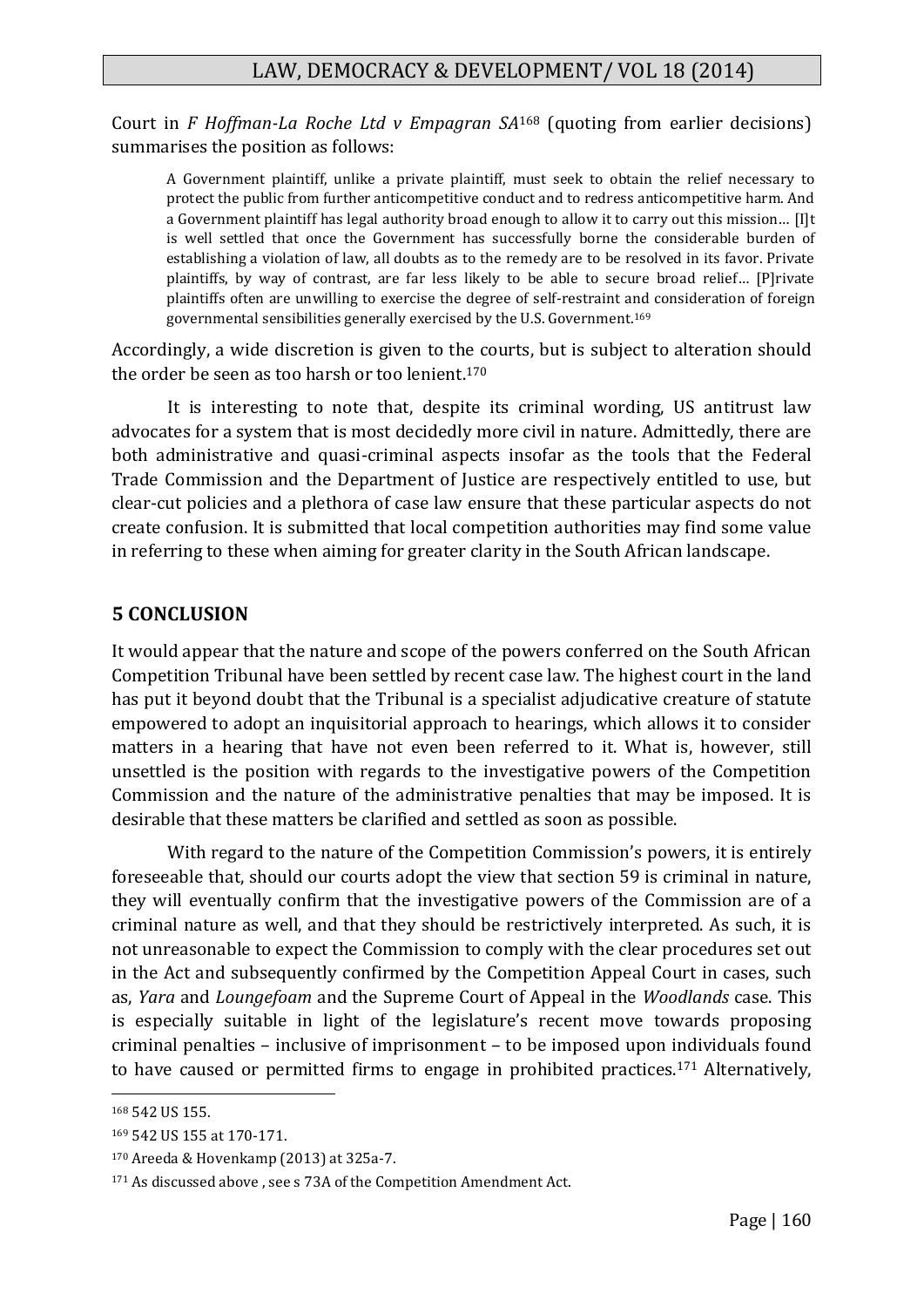should the penalties be seen as *sui generis* in nature, there is nothing wrong with viewing the powers of the Competition Commission in the same light. Here an analogy can be drawn with our labour enforcement system, which *inter alia* grants labour inspectors powers of investigation and adjudication in terms of the Basic Conditions of Employment Act<sup>172</sup> and also proposes a quasi-criminal procedure when dealing with workplace discipline.<sup>173</sup> Both ways, procedural fairness is guaranteed by employing a competition law enforcement regime consisting of the following:

- 1) A specialist investigative body, subject to judicial review, that may only exercise its wide powers of investigation upon submission of a complaint by a third party or may initiate its own complaint if it has a reasonable suspicion of a prohibited practice, and may then refer and prosecute that complaint;
- 2) A specialist adjudicative tribunal that is independent (especially of the investigative body) and impartial, and acts as the tribunal of first instance for determining whether a prohibited practice has taken place when a complaint is referred to it;
- 3) The right of appeal to, or review by, a court that exercises judicial authority, and further appeal to even higher courts should it be deemed necessary.

Given that the above is already catered for under the *status quo,* especially in light of the application of both sections 33 and 34 of the Constitution, it is not considered a particularly contentious solution. Finally, with regards to the nature of the administrative penalties, there are two divergent points of view with different implications for South African competition law, namely, that administrative penalties are either of an outright criminal nature, or should be seen as *sui generis*. Accordingly, we shall summate and discuss these respective interpretations. If one were to strictly apply the *Wigglesworth* test under Canadian constitutional law (in that the fines constitute "true penal consequences") or the *Engel* criteria under European Union human rights law (due to the nature and severity of the sanction), it would seem that the penalties in terms of section 59 could be construed as criminal in nature.

There are some arguments to bolster such an interpretation. First, the administrative penalties that may be imposed by the Tribunal if a respondent is found to have engaged in a prohibited practice is hundreds of times more than the greatest criminal fine that may be imposed in South African law. In absolute terms, the size of administrative penalties that can and have been imposed have extremely considerable economic significance, and may result in the company upon which it is imposed becoming financially distressed or even being liquidated, with serious consequences for the stakeholders of that company (including employees, directors and shareholders). Secondly, the Act also compels the Tribunal to consider the general blameworthiness of a respondent firm when determining the appropriate penalty to be imposed, by considering the respondent's behaviour and the degree to which it has co-operated with

<sup>172</sup> Chapter X of Act 75 of 1997, as amended.

<sup>173</sup> In this regard see cap VIII as well as sch 8 (Code of Good Practice: Dismissal) of the Labour Relations Act 66 of 1995, as amended.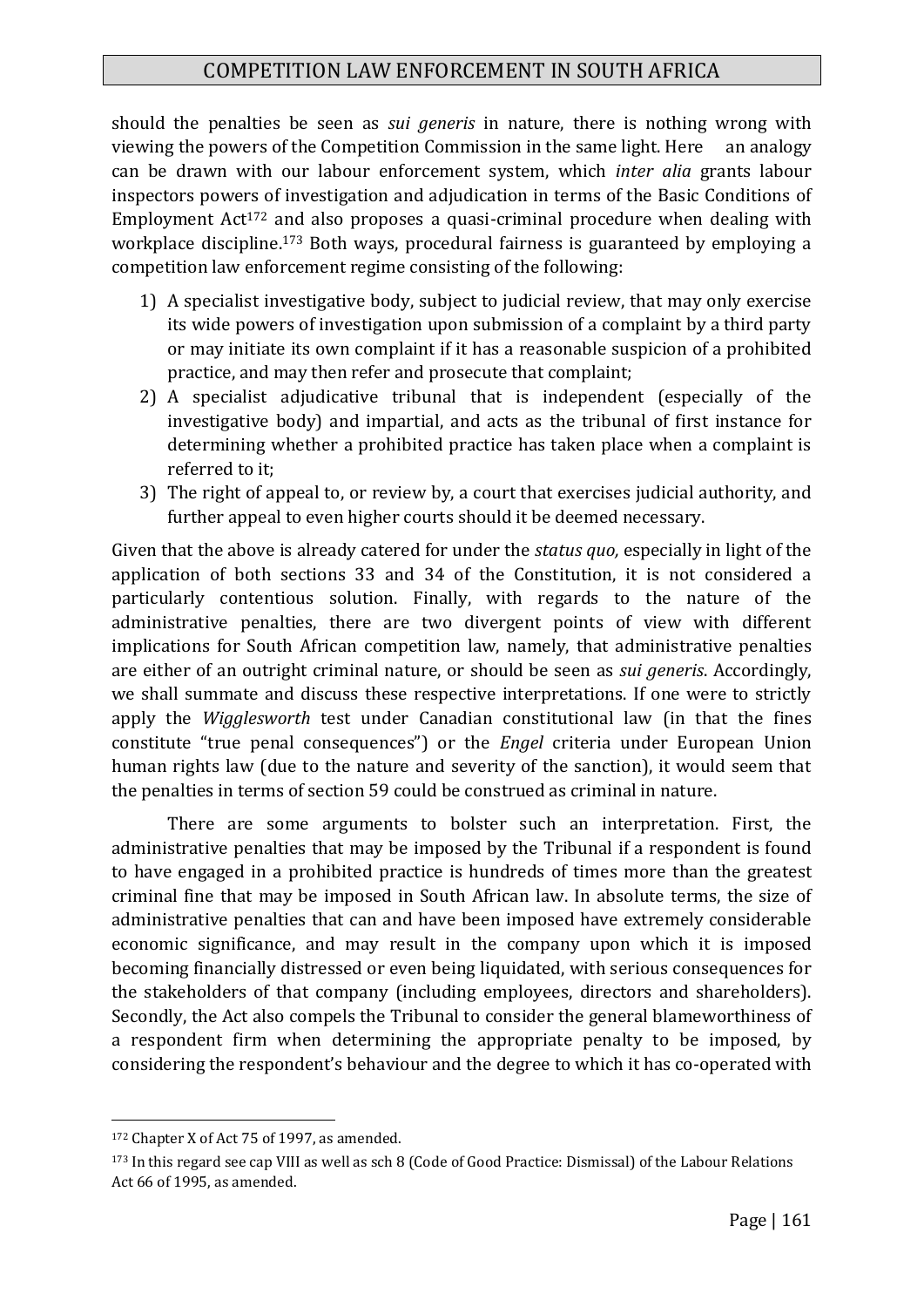the Commission and the Tribunal.<sup>174</sup> Lastly, recidivism is an important concept under section 59: for instance, administrative penalties in respect of contraventions of certain sections may only be imposed if the conduct in question is substantially a repeat by the same firm of conduct previously found to be a prohibited practice<sup>175</sup> and whether the respondent has previously been found to be in contravention of the Act is a factor that must also be considered by the Tribunal in determining the appropriate penalty to be imposed.<sup>176</sup>

In determining the section 59 fines to be of a criminal nature, it becomes imperative to ensure that considerations normally present in criminal law proceedings are taken into account when imposing such fines. These considerations include proportionality of the fine to the severity of the prohibited practice, the general blameworthiness of the offending firm, and the deterrent effect thereof, both specific and general.

An alternative explanation of administrative penalties is to state that they are *sui generis* and incorporate aspects which are both quasi-criminal and administrative, but also overwhelmingly quasi-delictual in nature. This point of view is supported not only by the Preamble and section 2 of the Competition Act, but also the Explanatory Memorandum. Secondly, the Act makes an express distinction between section 59 and the various criminal sanctions, and imposes a completely different method of enforcement and burden of proof related thereto. Lastly, the decision to enforce competition law infringements outside of criminal procedure was a specific policy choice by the Executive in light of past experience with competition law enforcement in South Africa. The creation of an expert investigative body devoted to competition law enforcement has removed most of the problems encountered under the previous competition law regime. What must also be borne in mind is that criminal procedure puts in place safeguards to protect individuals from the power of the State. In the case of firms implicated in prohibited practices, it can hardly be claimed that they do not have the financial means to prepare comprehensive defences. As such, a policy choice was made to have referrals of complaints of anti-competitive conduct heard in the first instance by the Tribunal, which has been held to be an independent and impartial body that has the power to conduct its hearings in an inquisitorial manner, on a lower standard of proof and with emphasis on the proceedings being speedy and informal.

With regard to its quasi-delictual nature, it is important to note that damages payable in civil claims may naturally also be hundreds of times more than the greatest possible criminal fine. Detractors of this point of view note that these damages differ materially from administrative penalties for anti-competitive conduct in that they are compensatory in nature. However, it is submitted that administrative penalties are also intended to offset the harm to society at large. Naturally, this is a more liberal and general notion of compensation when compared to the specificity of delictual compensation, but it is close enough for it to at least still to be construed as quasi-

<sup>&</sup>lt;sup>174</sup> Sections 59(3)(c) and (f), respectively.

<sup>175</sup> Section 59(1)(b).

<sup>176</sup> Section 59(3)(g).